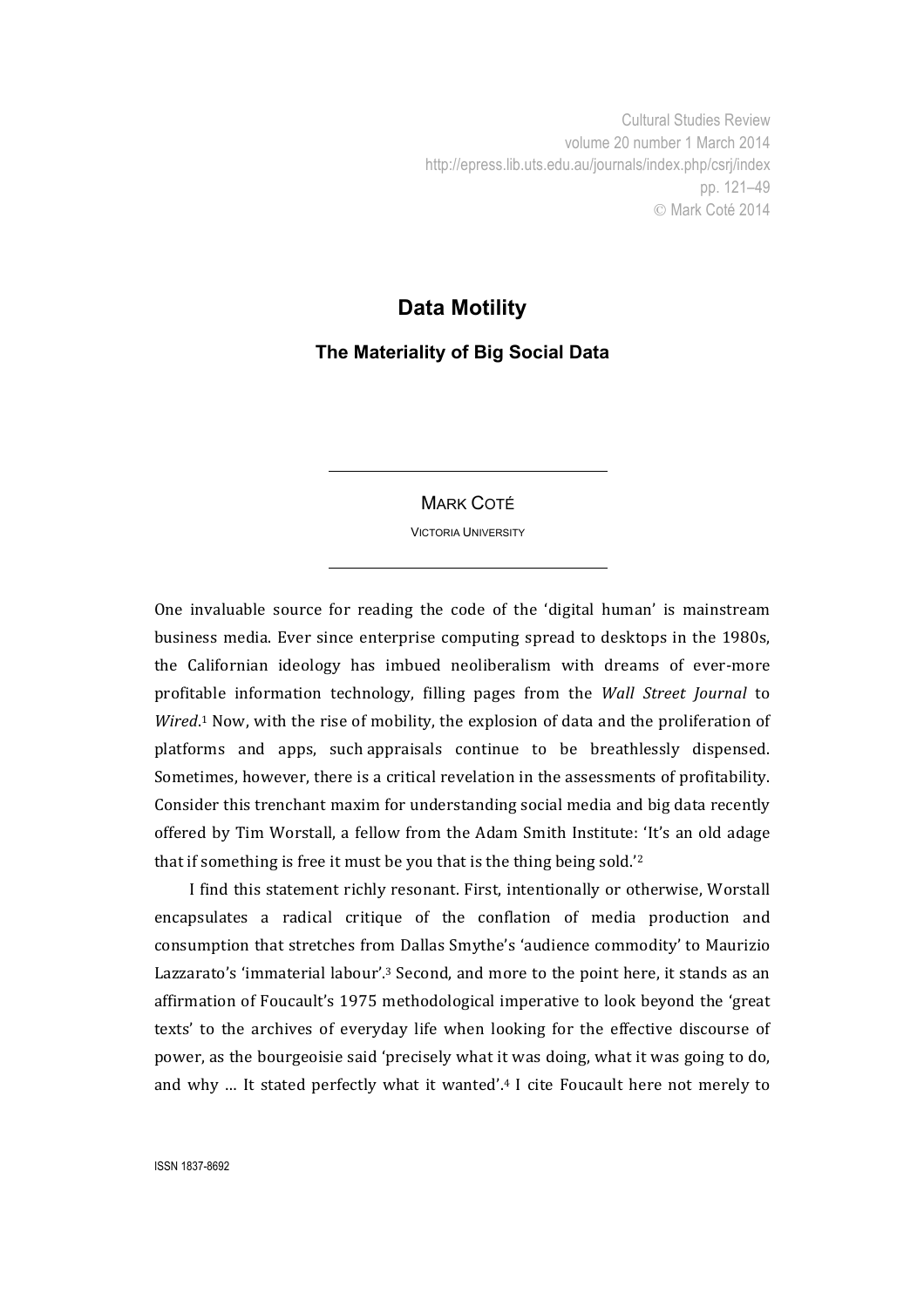bolster a blog post from *Forbes.com*; rather, it signals the theoretical paradigm fundamental to my analysis. The aforementioned quote marks the first time Foucault described his largely overlooked but vital concept: the *dispositif*. He developed it to move beyond the myriad limitations of a discursive analysis of power toward a more heterogeneous ensemble which includes the non-discursive. Taking the example of Foucault's disciplinary *dispositif*, it includes i) the discursive regulations of juridical processes, and ii) the non-discursive materiality of institutions like prisons and the panopticon. One might be tempted to say this marks an incipient 'new materialism' that has largely gone unappreciated in the later Foucauldian analysis of power.

In this article I will present such a new materialist interpretation and will use the *dispositif* as its conceptual frame. I present the *dispositif* as positioned on the following theoretical continuum. We can start with Deleuze, who considered the dispositif a conceptual friend and saw it inextricably intertwined with his notion of the assemblage.<sup>5</sup> In turn, the assemblage—*agencement* in French—is *the* cohering concept in actor–network theory (ANT), which expanded notions of agency to include nonhuman elements, 'prostheses, tools, equipment, technical devices, algorithms, etc'.<sup>6</sup> Understanding agency as distributed across human-nonhuman assemblages is a hallmark of new materialism. Such assemblages, as deftly outlined by Dolphijin and van der Tuin, are critical to the development of materialist feminist theory (by, for example, Grosz, Braidotti and Barad, among others) which proffer a nonrepresentational theory of power.<sup>7</sup> The key here is the affordance of a dynamic role of desire, which, for materialist feminist theory, could account for a nonessentialist understanding of sexual differing, as opposed to sexual difference. Dolphijin and van der Tuin cite this specific instance to highlight a more general importance for new materialism, underlining it with a key passage from Deleuze: 'it is not the dispositifs of power that assemble  $[agent]$ , nor would they be constitutive; it is rather the agencements of desire [desiring-assemblages] that would spread throughout the formations of power following one of their dimensions'.<sup>8</sup> Such a conceptual orientation makes visible the diffusion of agency and desire/intentionality across a *dispositif*. If applied to the mediated environment of the digital human, the *dispositif* brings into focus the dynamic tension between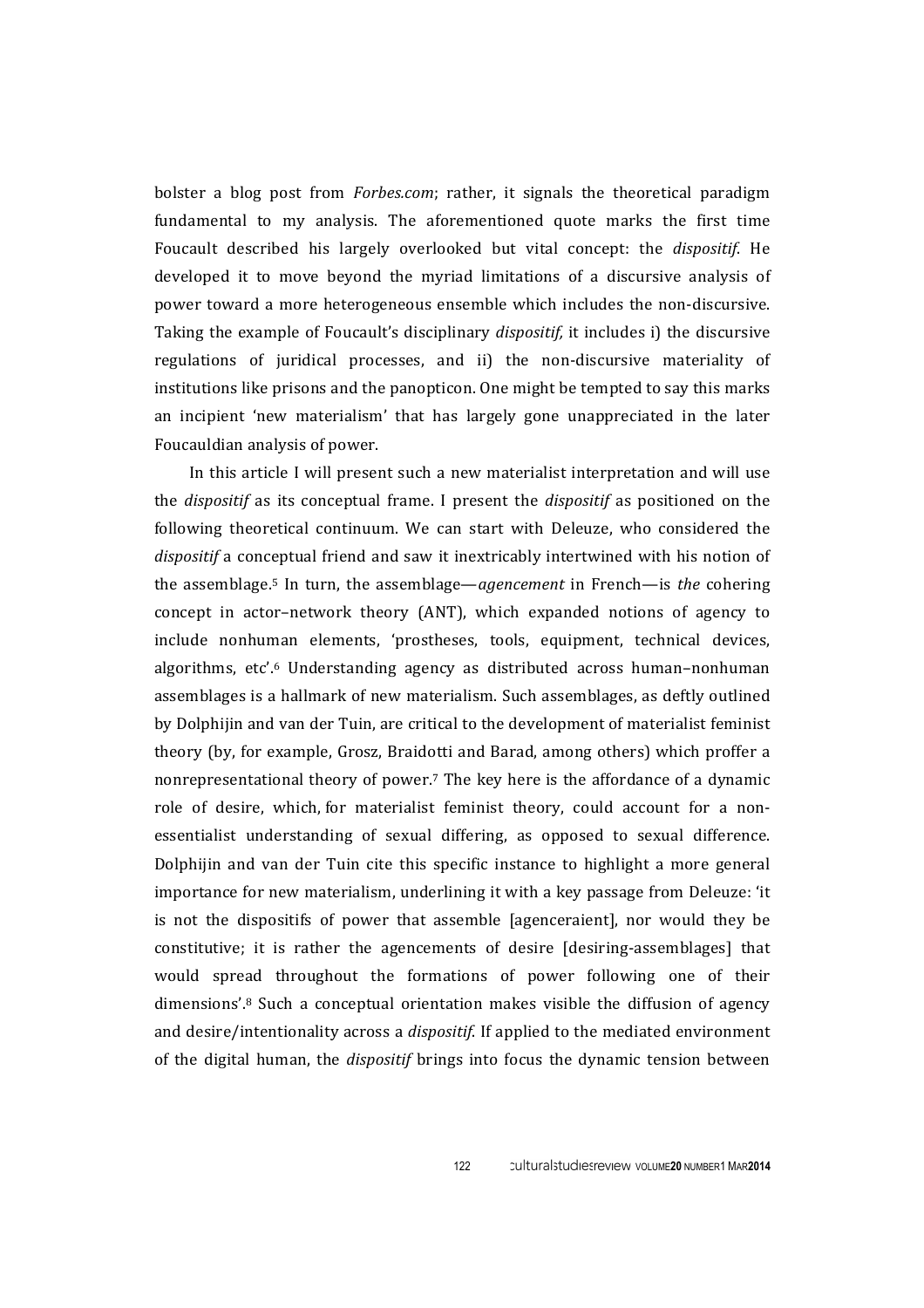communicative creativity and its capture, marking out the interplay between sociality and capital therein.

Here I present the *dispositif* of 'data motility' for such a new materialist analysis of the digital human, the discursive and non-discursive assemblage of the 'you' being sold. Motility denotes how the data you generate increasingly moves autonomously of your control. The assemblage comprising this dispositif, however, must be critically unpacked, lest it remain an analytical 'black box'. This may be desirable for corporate interests dealing in big data, but it does little for an informed understanding of life in the age of big social data (BSD). A sustained and rigorous analysis is beyond the scope of this article, and I am undertaking such a larger project elsewhere. As noted, my intention here is to introduce the *dispositif* as a conceptual frame for the study of BSD and the digital human. I will, then, identify a few non-discursive or material elements comprising that assemblage, namely the kind of data which makes up BSD, and the weight and structure of the cloud through which it moves.<sup>9</sup> Finally, I identify for further study how the deeply recursive materiality impacts upon the life, labour and debt of the digital human under BSD.

Throughout, I am sensitive to what I see as the 'desiring-assemblage' of motility, the movement of the BSD we produce. For, indeed, if it is our digital selves that are being sold, I am not suggesting this happens simply in the instrumental service of digital capital. Therein lies one of the great benefits of the *dispositif* as a critical methodology: its assemblage coheres in a dynamic of tension and struggle, without a singular, instrumental driving logic or a sedimented hierarchy. Practically, this means that the 'you' being sold—the social data we all generate—is motile; that is, it flows from us, through our myriad personal technological artefacts and the material intricacies of the cloud initially as an expression of sociality. Yet its movement is not directed by us, and is almost wholly autonomous of our control. Indeed, the data we generate increasingly is moving at the behest of capital and the state. To put a finer analytic point on this, we might make a critical distinction between motile and mobile. Thus we can consider the contained movement of data that primarily augments the profitable growth of the business of BSD and new forms of digital state surveillance as data *mobility*. Yet there is a glitch inherent in the movement of data as the material environment of the cloud results in the seemingly self-directed movement of data itself. I read this both as a metaphor of the inherent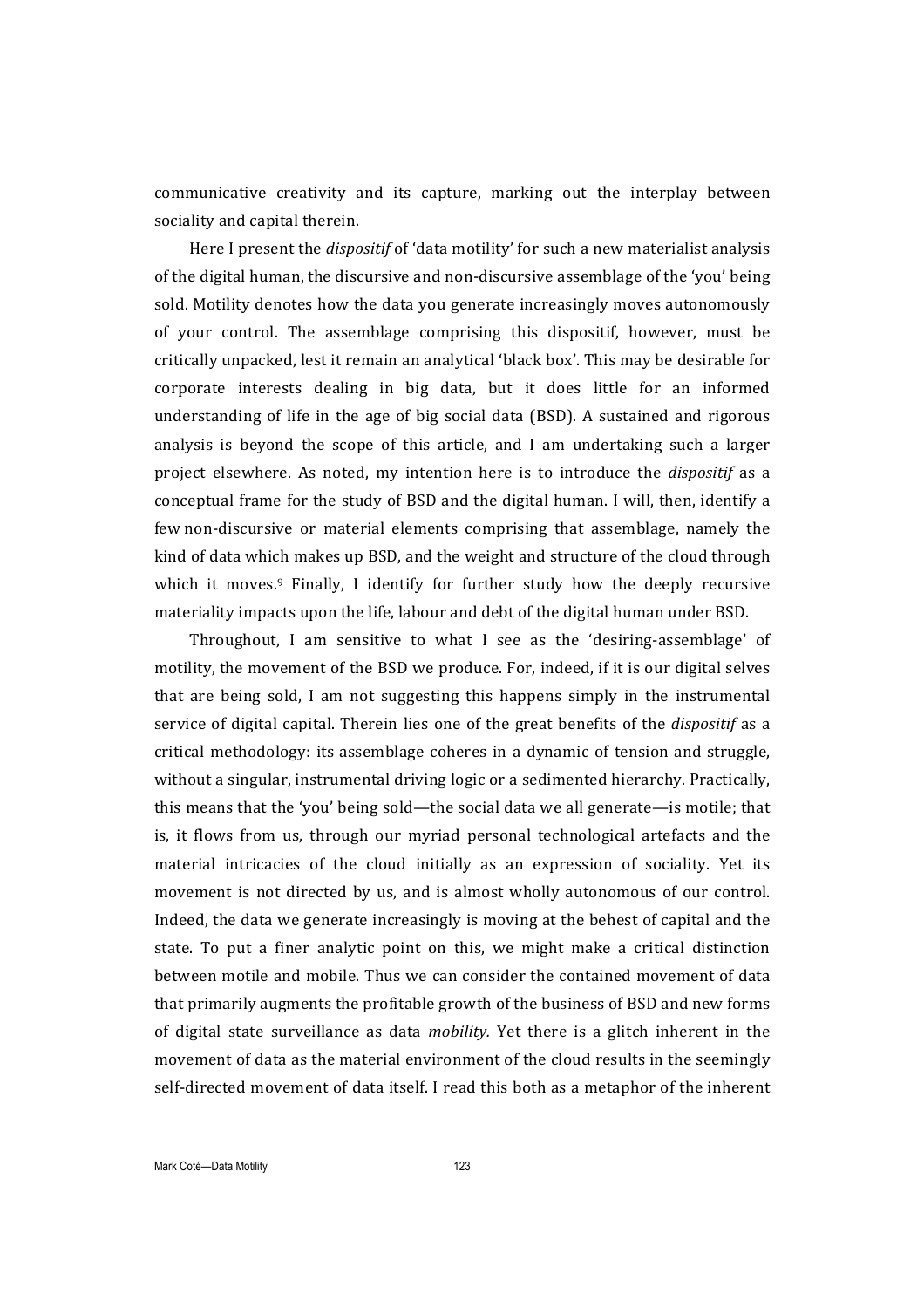sociality of data and as a practical example that, invariably, all data enclosures leak in all directions. As such, data *motility* signals a possible route for the progressive becoming of a new data commons. It is my contention that the *dispositif* of data motility—along with its counterpoint mobility—can help us understand our collective stakes in the kinds of contestation inherent in data motility.

## —WHAT IS A DISPOSITIF?

One of the most compelling reasons for using the *dispositif* to conceptually frame the life of the digital human under BSD is the importance it accords both to materiality and to thinking in terms of a complex, heterogeneous ensemble. It is important to note the *dispositif* marks an overtly politicised shift by Foucault, away from the structuralism and hermeneutics that defined his work through *Archaeology of Knowledge*. In his engaged political projects of the early 1970s like the *Groupe d'Information* sur les Prisons, and in his writings and interviews, Foucault acknowledged the methodological malaise that arose from a solely discursive focus as well as theorising power as domination. In 1975 Foucault acknowledged, 'I was in a dead end. Now, what I would like to do is to try to show that what I call the dispositif is something much more general than the episteme.' $10$ 

Foucault's turn to the *dispositif* began in *Discipline and Punish*, and became overt in *History of Sexuality* vol. 1, given that the organising concept of the latter was the *dispositif de sexualité*. It is unsurprising that this was overlooked by most English-language interlocutors because *dispositif* was inconsistently translated—as apparatus or mechanism or deployment—which obfuscated its conceptual importance. What should be clear, however, is the decisive move beyond the symbolic and representation. When describing his approach in *Discipline and Punish*, Foucault noted his analysis now included a 'thoroughly heterogeneous ensemble consisting of discourses, institutions, architectural forms, regulatory decisions, laws, administrative measures, scientific statements, philosophical, moral and philanthropic'.<sup>11</sup> This is the point where Foucault fully nuances power as symbolic and material, as relational, as microphysical, as circulating in networked formations, and not as simply a repressive force which says 'no'. Hence the importance of the *dispositif de sexualité*, not as a repressive Victorian ideology, but as a discursive-nondiscursive matrix through which a normative (and, consequently, 'abnormal')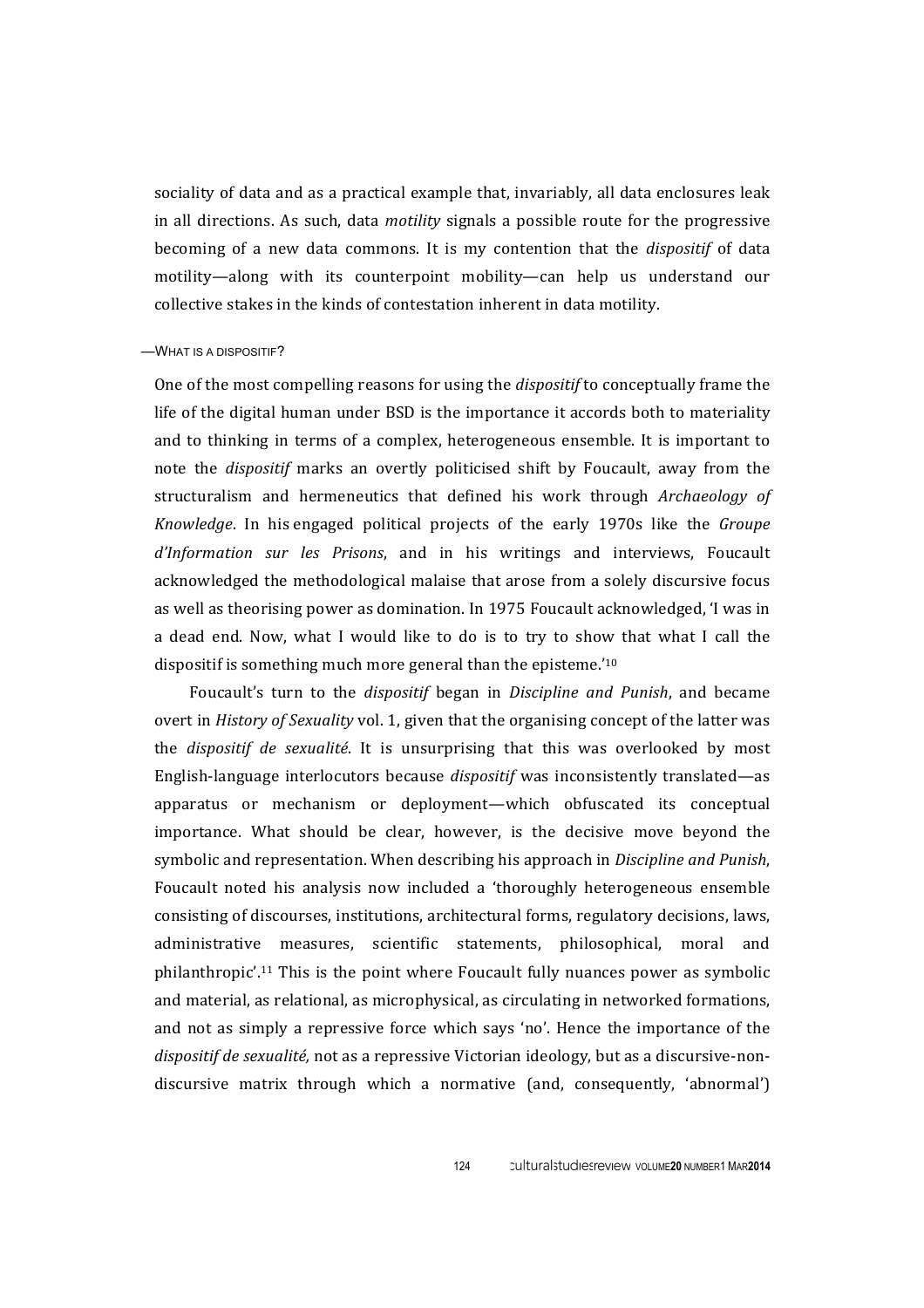sexuality becomes visible and articulable. This indicates how the dispositif is to be understood as an analysis of power. In this reconceptualisation, Foucault is rejecting power as that which is centrally located, in the mode of production or in the state; nor is it a fungible commodity possessed by individual subjects and wielded like a club. Instead, it is expressed in heterogeneous ensembles, in complex assemblages of the discursive and non-discursive, of power and knowledge, and through which processes of subjectification or individuation unfolds.

I want to make two more quick points before identifying the non-discursive elements of the *dispositif* of data motility. In one of his first references to a concept that would retain sustained interest. Foucault described biopower as a *dispositif*: 'The biological traits of a population became relevant elements for economic management, and it is thus necessary to organise around them a dispositif which assures not only their subjugation, but the constant increase of their utility.<sup>'12</sup> I cite this because the productive dynamic of this *dispositif* is continued in that of data motility, wherein our quotidian actions have become discrete quanta, visible through their digital traces, and constantly subject to circulation in ways that increase their 'utility'. What is missing from biopower—and Foucauldian *dispositifs* in general—is recognition of the intimate relation between the body and mediating technology. This aporia is addressed by the dynamic presence of data motility.

The other point is in the polyvalent nature of power expressed above. Some readers may be thinking that biopower, in fact, was used by Foucault to indicate a rather repressive force, and they would be right. Lazzarato again helps here, noting that we must distinguish biopower from biopolitics. Specifically, biopower is a *dispositif* of control and domination, whereas biopolitics is a domain of creativity and resistance.<sup>13</sup> It is in following this model that I distinguish the contained and constituted flow of data mobility from the deterritorialising and nomadic flow of data motility. The *dispositif*, then, is not underwriting a utopian analysis, seeking out only lines of optimism in these heterogeneous ensembles. Rather, it is riven by struggle, and contained within the assemblage of a *dispositif* is both an analytic and a diagnostic of power, enabling critique of what we are and identifying what we might become. As Deleuze notes, the analytic of power examines 'what we are (what we are already no longer)' while the diagnostic considers 'what we are in the process of becoming'.<sup>14</sup> The *dispositif*, then, identifies the ways we are amid relations of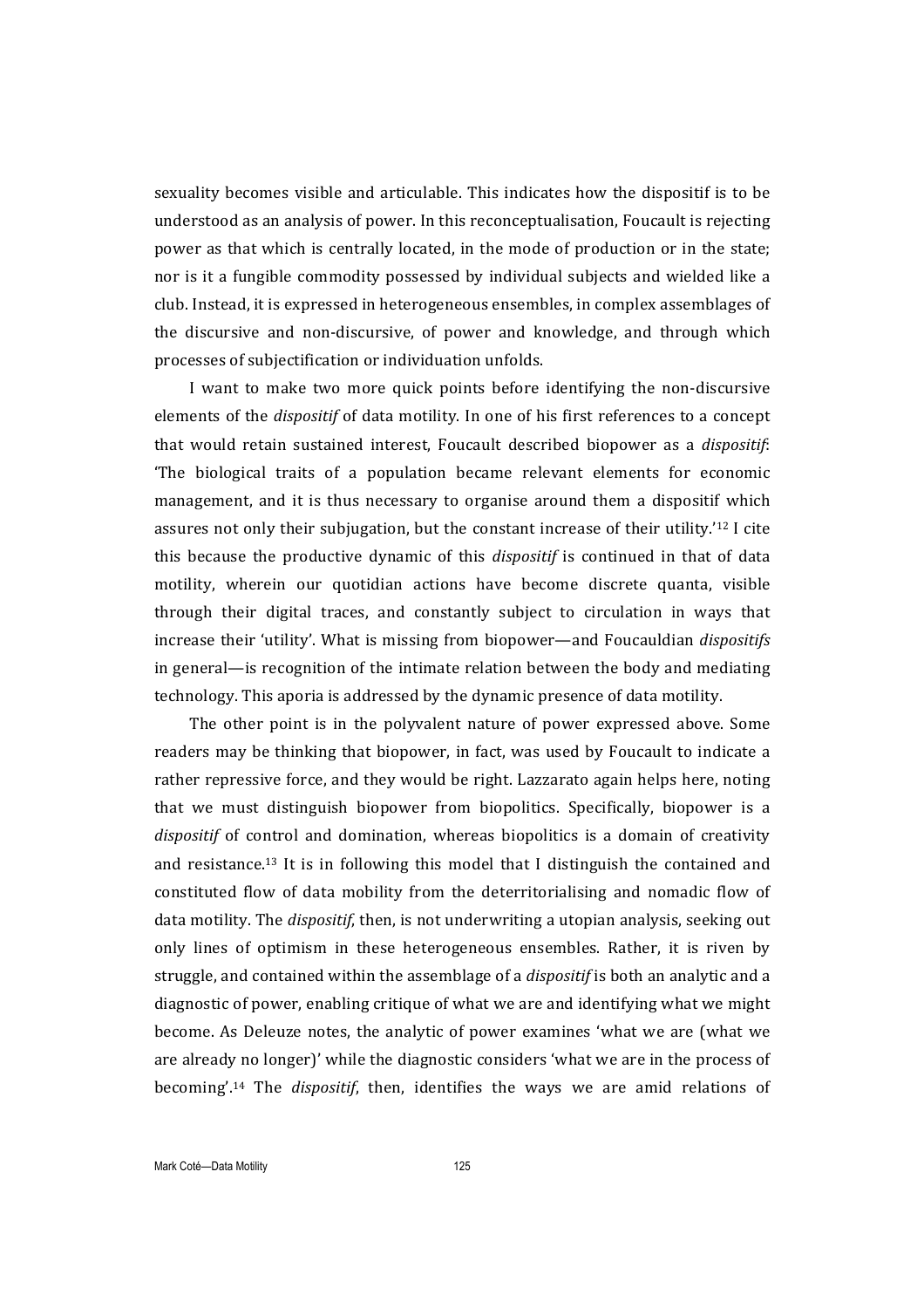domination, but not in a manner that leaves us permanently trapped. What is most *a propos* to the study of BSD here is the role of the archive.<sup>15</sup> On the one hand the archive is the sedimented part, like the nineteenth-century prison studied by Foucault, the realm of the analytic of power. Yet Foucault equally identifies the archive as that 'which is at the same time close to us, but different from our present; it is the border of the time which surrounds our present'.<sup>16</sup> It is a liminal zone between what is sedimented and becoming. The archive—which is certainly one compelling way that digital traces of BSD can be framed—is a key fulcrum point in the strategic value of the *dispositif*. The motility—the movement—of that data can *both* reinscribe and reproduce relations and patterns of domination, *and* provide the material for creative resistance and becoming. In this sense, BSD is a site of struggle, and the manner in which our data circulates therein is of vital importance.

## —THE MATERIALITY OF THE CLOUD

Big data technologies describe a new generation of technologies and architectures, designed to economically extract value from very large volumes of a wide variety of data, by enabling high-velocity capture, discovery, and/or analysis.<sup>17</sup>

The *dispositif* of data motility makes visible and enunciable the movement and machinations of BSD. A focus on its non-discursive or material qualities brings into focus the nearly inconceivable volume of BSD, and the velocity with which it is captured and grows. Size and speed are key factors in its valorisation, and while economic value drives capital to maniacally increase the capture and analysis of BSD, it is the pursuit of social and cultural value that drives its generation. By foregrounding these tensions, I will try to make sense of data motility first by examining the kind of data that comprises BSD. One could say this means delineating BSD via the materiality of its discursivity which uneasily coexists in forms both machine readable and human readable. I then examine the architectural form in which it is stored and through which it gains motility. In short, I introduce both the kinds of data and the databases through which motility transpires. What follows, then, is an introduction to the materiality of the kind of BSD produced, and the structure of its archives.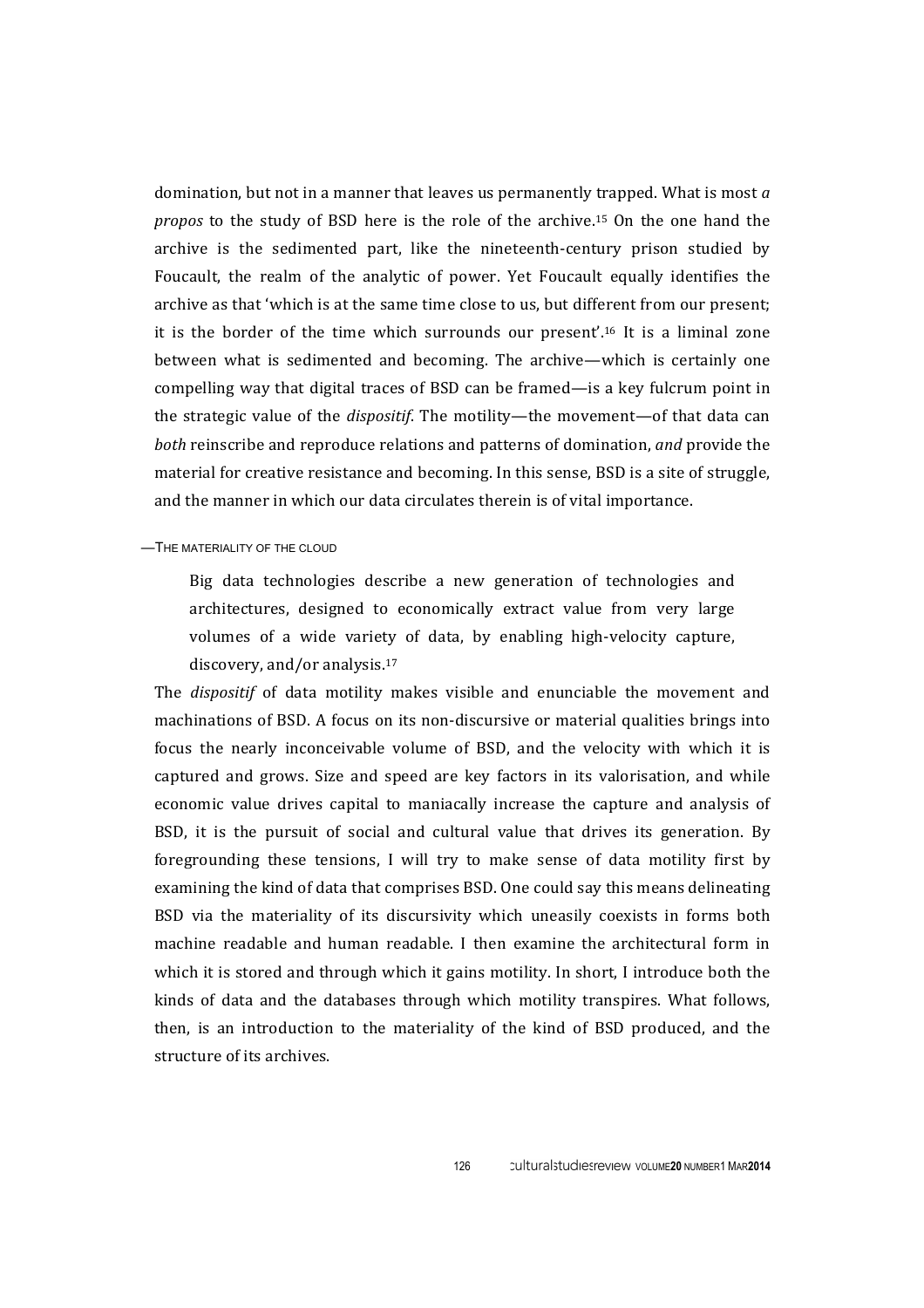Even a cursory quantification of the BSD produced by the digital human is challenging, given its rapid growth. Only ten years ago, humanity collectively generated about five exabytes of data per year. For clarification, one exabyte is the equivalent of one million terabytes. In 2012, we generated 2.7 zettabytes (2,700 exabytes), and it is predicted that by 2020 we will reach 40 zettabytes annually. That is an increase of 8000 times over in less than two decades.<sup>18</sup> I should distinguish what I am calling BSD from the broader category of 'big data'. The latter is more inclusive, entailing sensor data from industrial and domestic networks, radio-frequency identification (RFID) tags and 'The Internet of Things', financial markets, and big science projects, among others. While all this data contributes significantly to the quantification of the world in which we live, the focus here is on the social data generated by the digital human. BSD, then, comes from the mediated communicative practices of our everyday lives, whenever we go online, use our smartphone, use an app or make a purchase. Consider just three of the most popular sites. Google, back in 2008, the most recent available statistics, was processing 20 petabytes per day. In 2012 Facebook users were sharing four billion pieces of content per day, three billion things were 'liked' and three hundred million photos uploaded. Overall, Facebook's one billion users generate five hundred terabytes of social data every single day. Twitter sees nearly two hundred million tweets per day. Finally, there are now five billion people calling, texting, tweeting, browsing, posting and generating content on their phones.<sup>19</sup> Schematically, then, we see the smart phone as a key new vector of mobile communicative sociality, and that usergenerated content primarily transpires on proprietary platforms. What might we glean from the materiality of that data?

Before the rise of social media and mobile computational power, much of the information that was stored digitally was structured data. This is data input into fixed fields, like columns or rows, each of which is clearly defined, as are their relations to one another. Spreadsheets are a quintessential form of this, termed a relational database. The information—or at least each discrete quantum—is simple and uncomplicated, insofar as it is relevant only to its field. Think of demographic information, like your address or date of birth, put into a spreadsheet, as singular forms of structured data. This format means structured data can be accessed and queried by, for example, structured query language (SQL) because of its clearly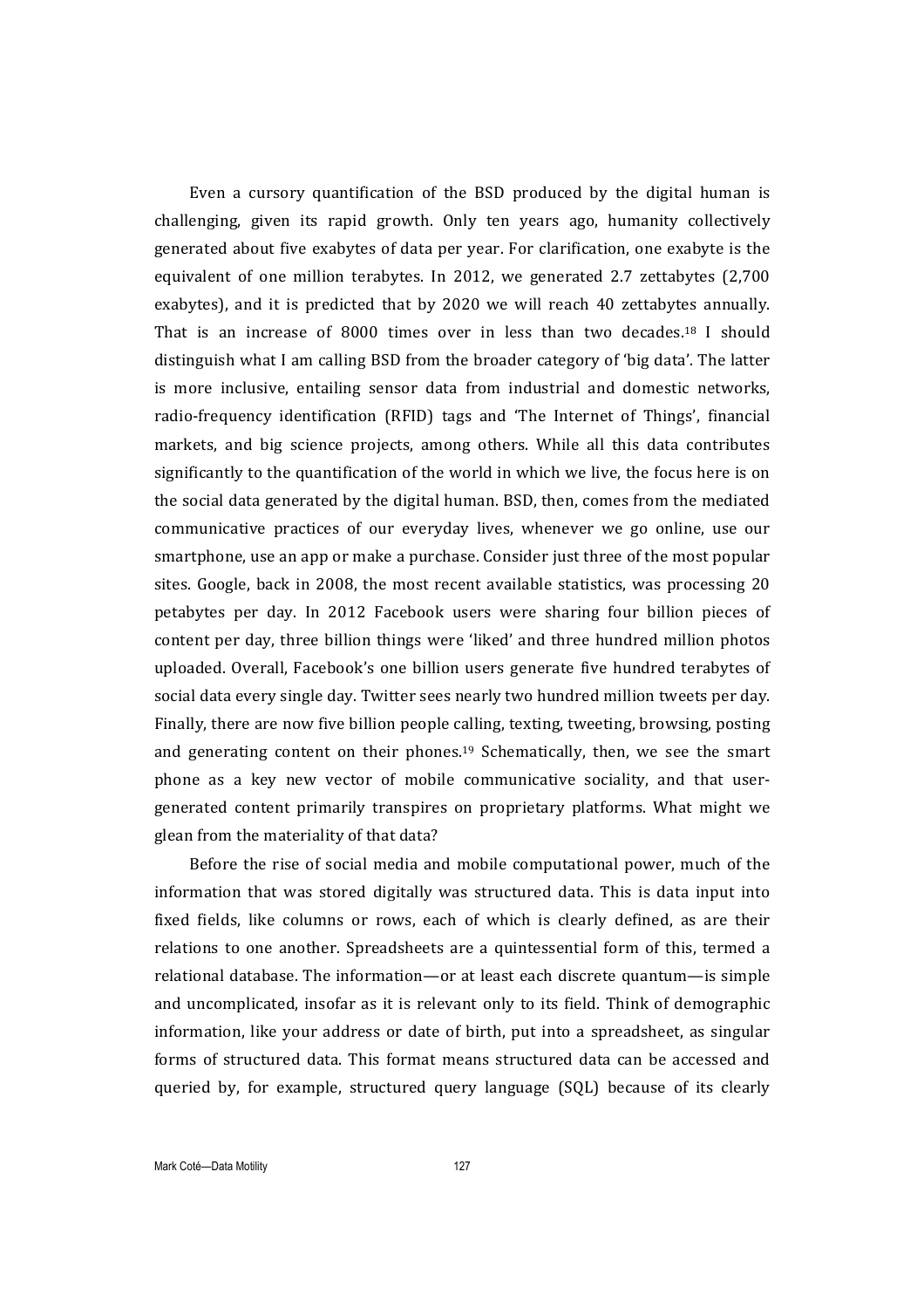identifiable and pre-defined schema. Prominent kinds of structured, relational databases include retail transaction data, financial market data, and industry, medical or pharmaceutical research data. Several things should be emphasised about structured data and its operating environment, called a relational database management system (RDBMS). First, it was long the preferred form of data, especially by corporate IT, because its highly predictable structure allows it to be efficiently processed. This efficiency results from the data being structured not for human but machine readability. Such structured data often would be input by a data entry clerk into a bespoke and costly environment like that provided by Oracle. I make this point to emphasise that structured data is typically instrumental, highly focused and subject to a pre-defined data model, always intended for efficient processing. While its content may very well represent elements of everyday life, it would not typically be produced, as data, through quotidian communicative sociality. In other words, traditional structured data is more typically composed for a functional purpose, and from inception is structured in a manner that machines like. Structured data, then, is structured vis-à-vis the symbolic realm of computation, of codes, programs and algorithms.

Humans, on the other hand, largely communicate in the symbolic realm of cultural meaning. We do so regardless of the specific non-human or technological elements with which we are assembled—although it must be noted that the historico-medium specificity has profound epistemological and ontological effects. The materiality of our augmented communicability, manifested in BSD, attests to this key historical difference and it illuminates just how data motility transpires. BSD is *not* new insofar as it emanates from the kind of communicative sociality that has always been endemic to the human condition. What is new and why it is of such importance to media theory are the particularities of its technological mediation. The newness of BSD, then, first comes in the form of the quintillions of raw data points being generated every day, which are captured and contained primarily by capital and the state, and proprietarily available for potentially never-ending future analysis. What is also new is that even though it is generated through personal computational devices, it is not in the efficient, machine-readable form of structured data. There is a longstanding rule of thumb that more than 80 per cent of the data we generate is, in terms of computer processing, unstructured.<sup>20</sup>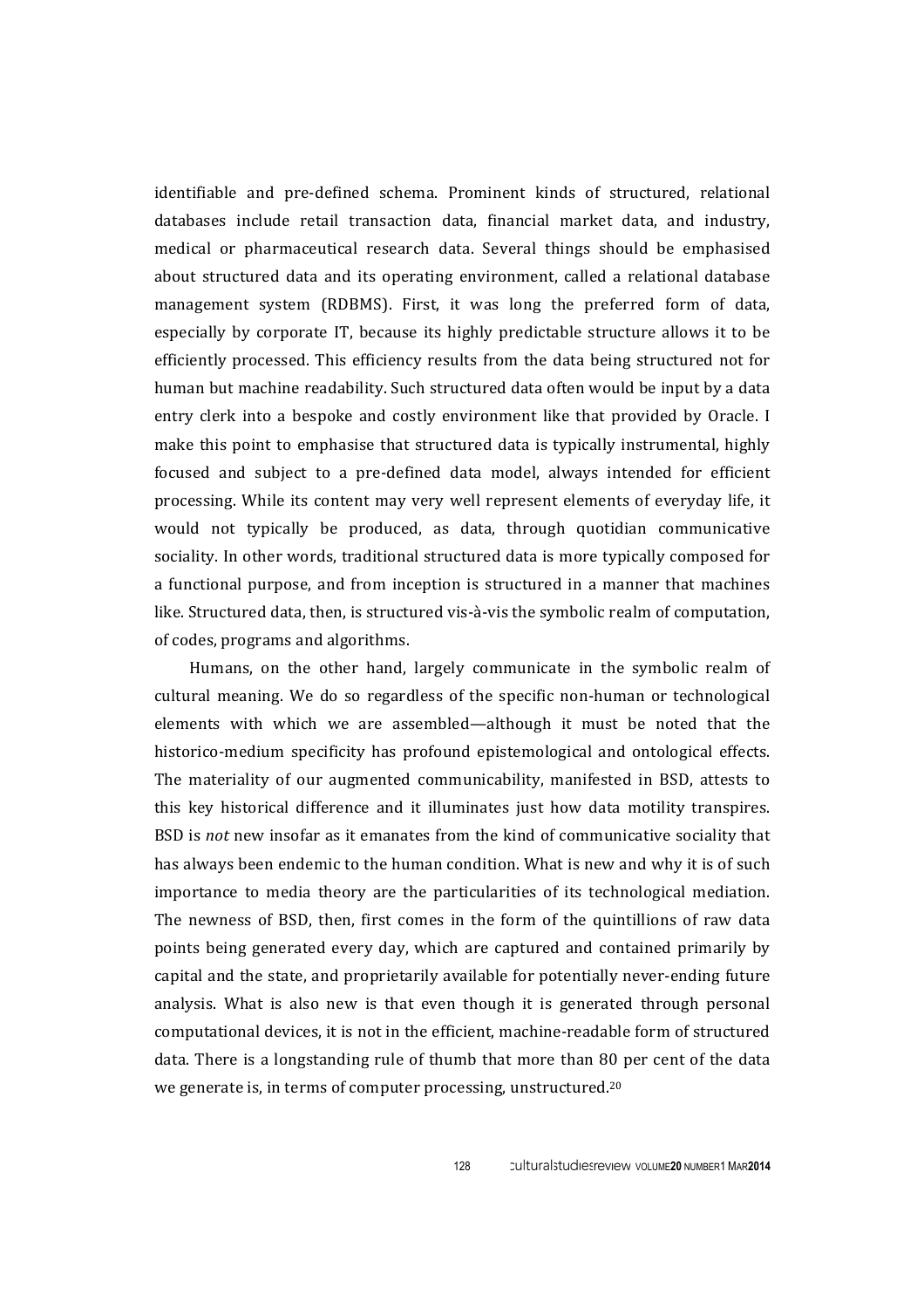To clarify, unstructured data is not produced in pre-defined fixed fields, residing in relational databases. At its point of generation, user-generated social data does not conform to a pre-defined schema or data model for processing even though it is generated in the structured space of its platform. Rather, it is generated as informational or affective symbolic content, the result of spontaneous, contingent, free-form communicative sociality. BSD is unstructured data because it comprises the traces of the cultural life of the digital human. These are the textual objects that you generate in a blog, social media, a search, a message or an app; they are also the bitmap objects, the images, photos and videos that you send, post, like or tag.

Some debate the validity of the term 'unstructured' because if data were truly unstructured it would be unreadable gibberish in any format, by humans and machines. Further, a strong claim can be made that data is always 'structured' when entered into any digital realm. Every website, platform, or application is always comprised of a template created by software and information architects. The insistence on the fundamentally 'structured' nature of data is a shibboleth among proponents of software studies, ranging from Galloway's 'proctological wrappers' to Mika's application of the semantic web to social networking to Gehl's 'real software abstractions'.<sup>21</sup> These important contributions, however, can unintentionally obscure key changes in the material makeup of BSD, especially regarding its computational infrastructure. This distinction is most clearly exemplified by contrasting the newer Hadoop cluster to the older RDBMS environment. There is great analytical value in retaining the working distinction made by most computer scientists between structured, unstructured and semi-structured data. This is a distinction upon which I will build to better enact a materialist analysis of data technologies; that is, to outline what is new about the big social database as a medium. Such a distinction helps illustrate the new paradigm of computational power—social, political and economic—that emerges in the big data-crunching environment of Hadoop.

To risk further complicating matters, there is a third category: semi-structured data. This typically refers to things like XML (extensible markup language) and its simpler Java-script counterpart JSON, which encodes web documents in a manner both human- and machine-readable. These are basic tags and markers that give some structure to documents and facilitate information exchange. This is extremely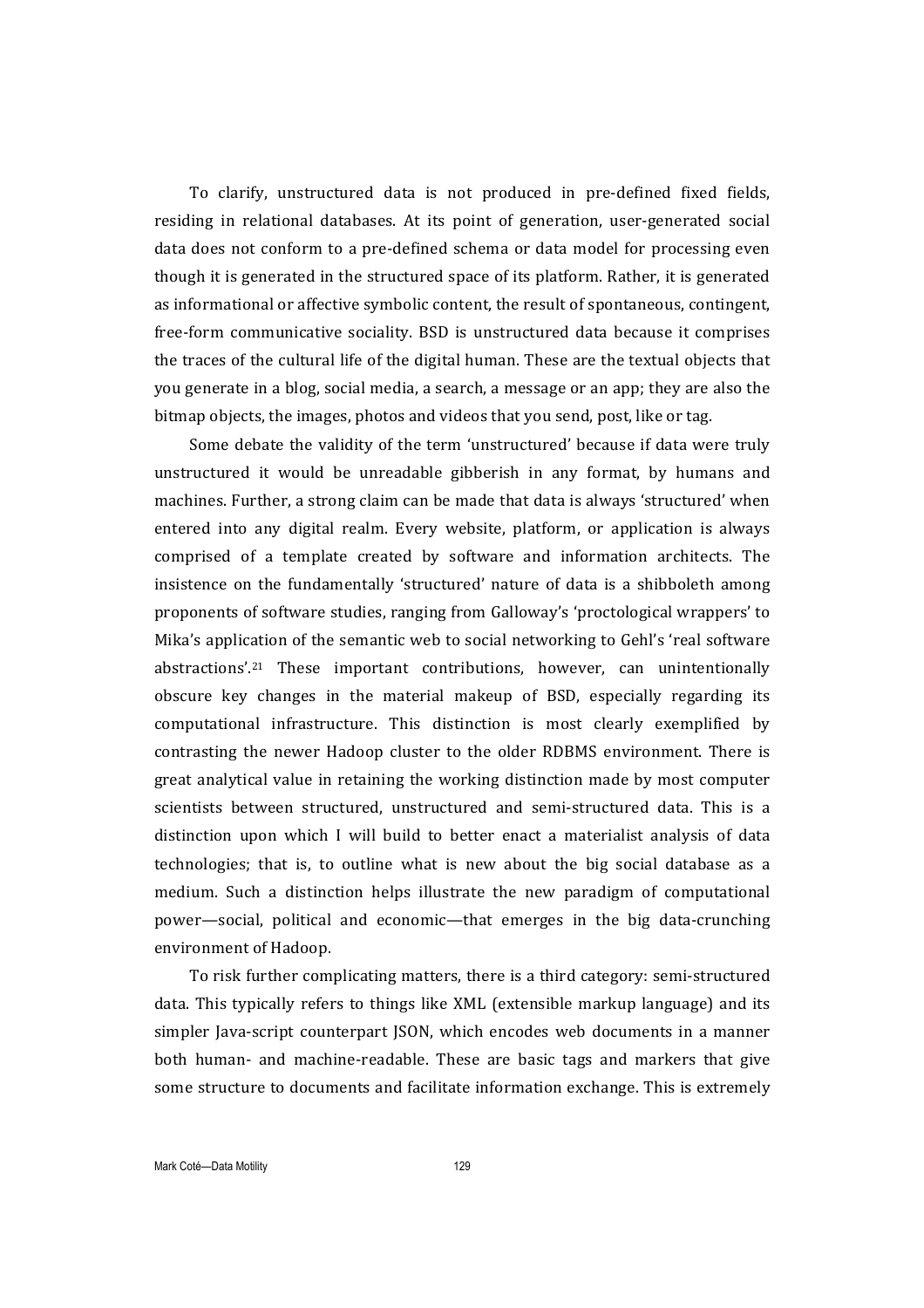important for downstream processing and aggregation, the very interchange of heterogeneous data sources that is integral to data motility. These distinctions then, regardless of their disputed status, help to delineate the important material differences marking BSD. The challenges that these different forms of data create for their efficacious processing are important for my critical analysis as they help circumscribe the very conditions of motility.

For the moment, let's put aside the challenges the average digital human faces in translating and comprehending the interplay of the different forms of data she produces. Instead, let's consider the challenges faced by big data companies and social media giants like Google and Facebook in translating the unstructured data that humans produce into structured data that can be processed at speed and on a vast scale. For BSD makes particular infrastructural demands. One way to understand this paradigmatic shift is to trace a material link in the explosion in BSD back to a desktop-bound curiosity, the University of California-Berkeley's SETI@home (Search for Extra-Terrestrial Intelligence). This distributed computing project was one of the first examples of internet-scale applications, established back in 1997. Within a few years distributed computing took a pronounced cultural turn: Napster emerged, and its peer-to-peer file sharing successors—be it the bit-torrent protocol of Pirate Bay or the file-hosting service of Megaupload—made the widespread exchange of data a prominent new mediated practice. This was further intensified by the emergence of Facebook, YouTube, Twitter, social gaming like Farmville and e-commerce like eBay, applications and platforms that all scale to global reach and demand. When we add to that the rise of mobile devices and ubiquitous connectivity, the environment for the quotidian generation of BSD, be it structured, unstructured or semi-structured becomes clearer.

The internet-scale applications of social media via mobile devices alone created data footprints that were ill-fitted for traditional RDBMS, not just in terms of volume, but also because of the need to integrate different kinds of data from different sources. In short order, there emerged an urgent need to be able to access and aggregate multiple data sets on a vast scale, which required changes in computer architecture and network capacity. I should add that Foucault conceived *dispositifs* as assemblages which cohere in response to an *urgent need*. He writes that the *dispositif* is 'a formation which has as its major function at a given historical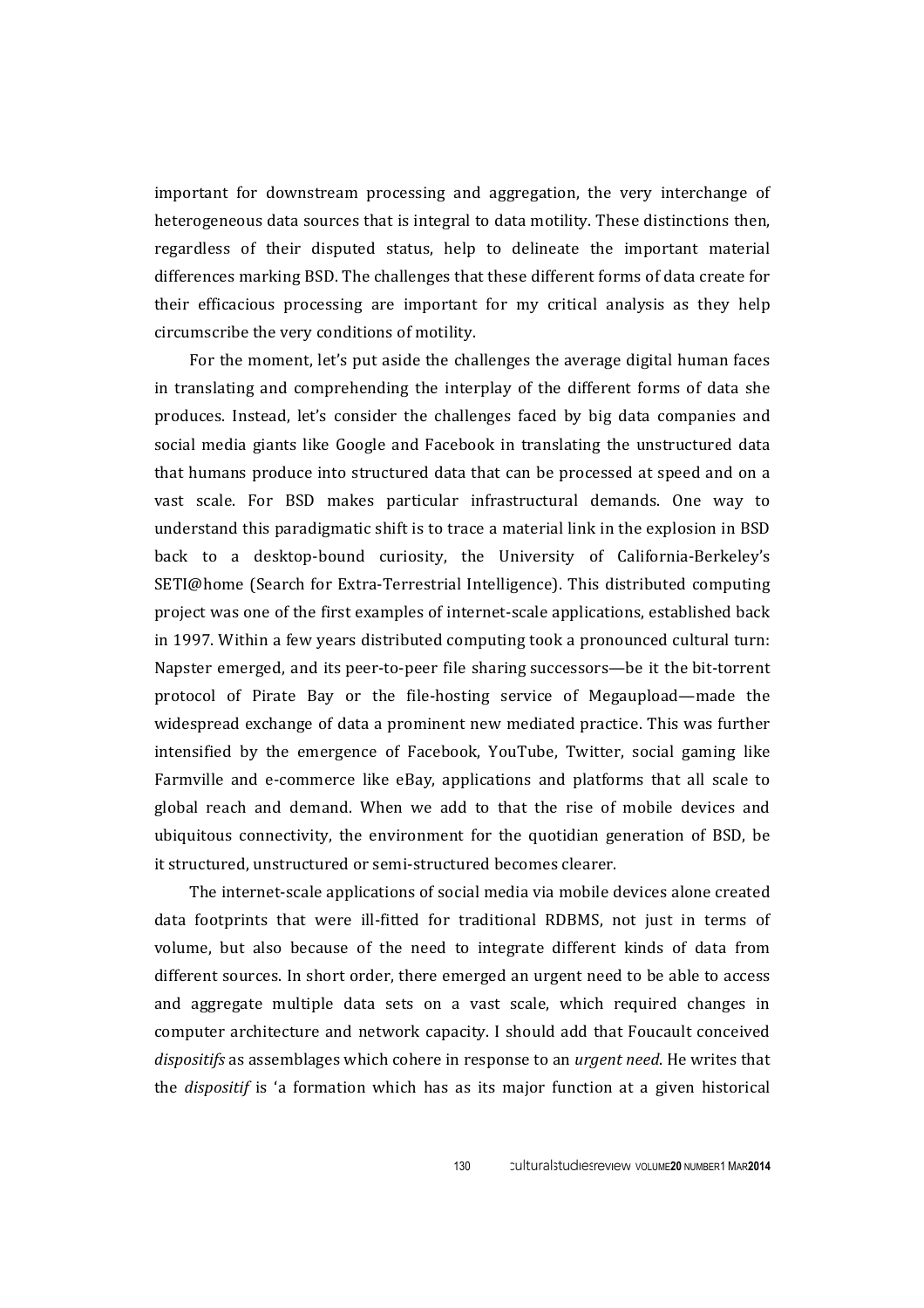moment that of responding to an urgent need. Thus the dispositif has a dominant strategic function'.<sup>22</sup> It is worth recalling again his *dispositif* of biopower and the urgent need to which it responds: 'the assimilation of a floating population found to be burdensome for an essentially mercantilist economy: there was a strategic imperative acting here as the matrix for a dispositif'.<sup>23</sup> But just as with the contradictions and tensions between biopower's *dispositif* of control and domination, and the creativity and resistance of that of biopolitics, I will suggest that the urgent needs of Google et al. differ considerably from those of the digital human.

Google is at the architectural heart of the rise of this data intensive computing environment. As its search engine became the near *de facto* mode of seeking internet-based content, the operational demands placed on its page-rank algorithm intensified. Already by the early 2000s, Google was struggling with its core business: the daily indexing of the entire web necessary for optimising the aforementioned algorithm. In order to cope, it radically reconfigured its approach, shifting to parallel processing distributed across vast networks. A series of papers in 2003 and 2004 by Google engineers helped rearticulate that company's hardware and software and, in the process, map out the environment in which BSD would flourish. In short, Google established a new paradigm for processing big data. They outlined a platform on which could be built the massive indexes from the internet for real-time analysis by extrapolating from the fundamentals of distributed computing. Think back to the  $SETI@home$  project which ingeniously managed a computational task that would have been prohibitively expensive from a central site: analysing the universe for signs of extraterrestrial life. By taking vast observational data from the Arecibo radio telescope, breaking it down into small chunks, and then having it analysed by home desktop computers, it proved the practical value of distributed processing. Similarly, Google needed to process the search requests that were scaling up at a rate similar to that of data in general: from 9800 requests daily in 1999 to 60 million in 2000 to 200 million in 2004 to 4.7 billion in 2011. By developing the Google File System and MapReduce, which are the core of the Google app engine, it addressed this urgent need to 'parallelize the computation, distribute the data, and handle failures'. 24

The Google File System is a proprietary scalable distributed file system designed to run on inexpensive commodity hardware and to be highly fault tolerant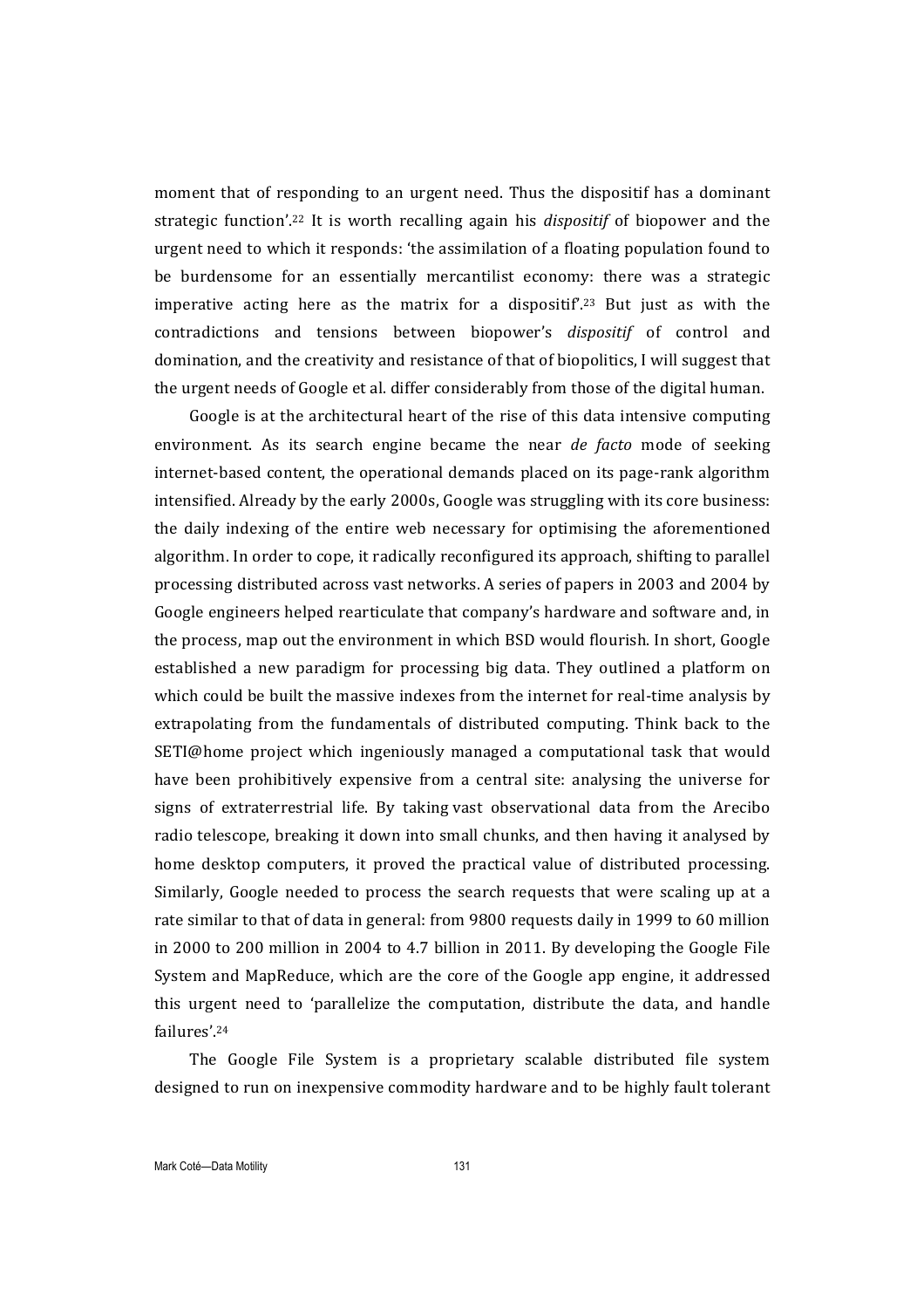and able to process massive and expanding amounts of data.<sup>25</sup> MapReduce establishes the computational paradigm for handling the processing and generation of Google's large data sets, comprised of raw data gathered from web crawling, web request logs, derived data summarising search queries, pages crawled and the graph structure of web documents. The paradigmatic breakthrough of MapReduce is in making practical the clustering of large numbers of commodity PCs for automatic parallel and distributed computation on a large scale.<sup>26</sup> So it is in Google's proprietary environment that the new paradigm in which BSD would flourish was established. Just as with SETI@home, massive data calculations are broken into small chunks across many computers and, when completed, are reassembled into a single dataset. This is the basic design behind Google's scores of proprietary, warehouse-sized computing facilities which operate like one giant mainframe.

Because Google published key papers detailing their file system and MapReduce—albeit keeping their code a proprietary secret—others were able to develop the basic structure of the file system and processing. Hadoop, housed under the not-for-profit Apache Software Foundation, developed an open source implementation of Google File System and MapReduce. While Hadoop was built and is maintained by a global community of participants, there are countless for-profit organisations that run the framework for their own proprietary large distributed computation platforms. Hadoop and these related companies provide the software and data processing systems that enable the distributed computing that transpires on 'the cloud'. Reckoning the competing definitions of the amorphous computing cloud recalls Joseph Conrad in *Lord Jim*: 'the simplest impossibility in the world; as, for instance, the exact description of the form of a cloud'.<sup>27</sup> Yet this brief material overview reveals several key elements that can be described, and which detail this paradigm shift as it relates to data motility.

What has changed, and is important about the Hadoop cloud as a computing environment for BSD is i) the scalability of computing, ii) the new economics of storing data, iii) the ability to continuously question raw data, and iv) the emergence of raw data as a heterogeneous source for potentially endless aggregation. Amr Awadallah, a former Yahoo engineer and chief technical officer of Cloudera, a Hadoop-based private company, has cogently outlined these elements. The first depends upon the aforementioned distributed model. What must be stressed is the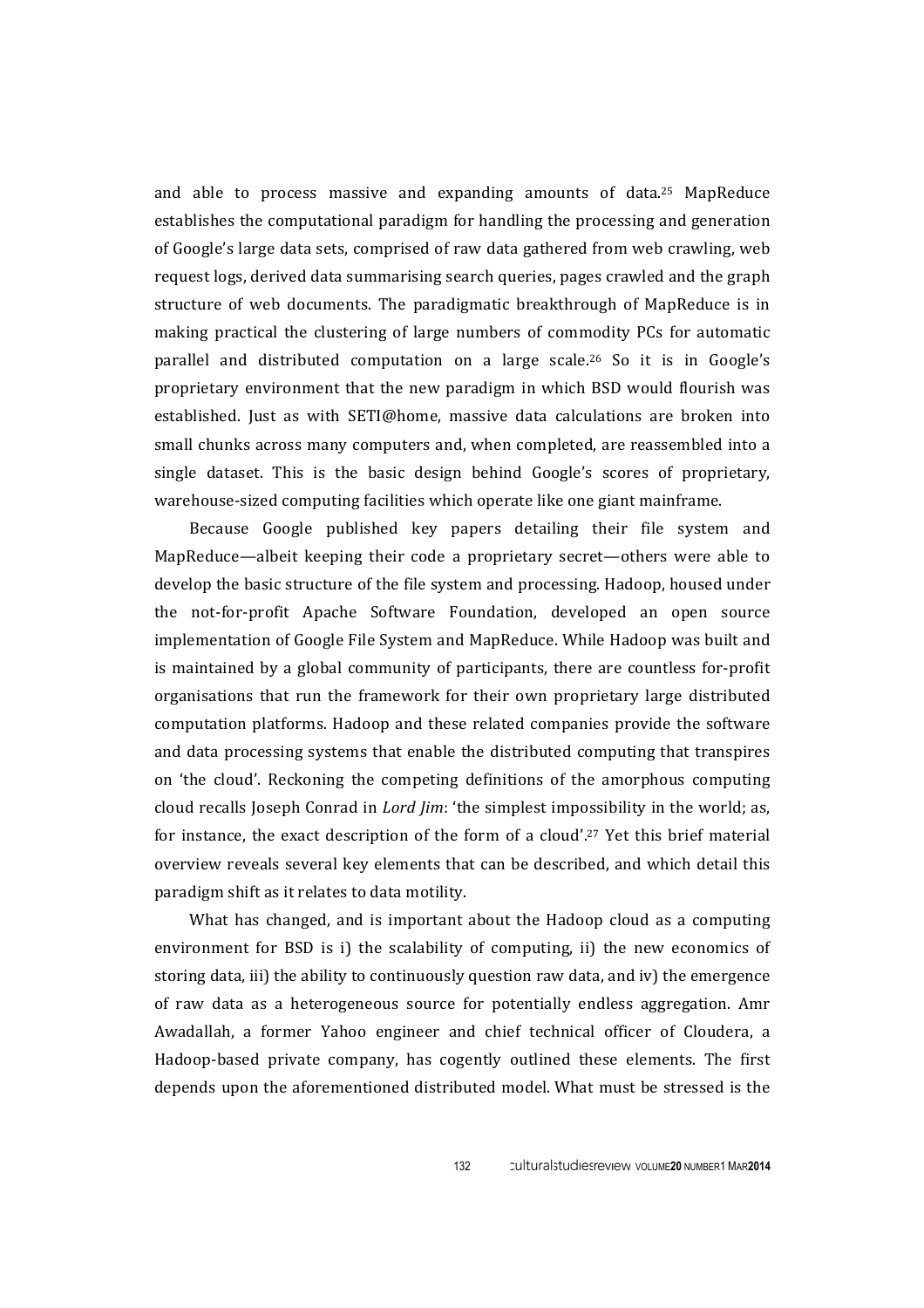computational power that comes from cluster architecture; that is, when a large number of computers are networked to run as if they were a single system. A simple example demonstrates the exponential power of the cluster. Say the single hard disk of a commodity PC can process one gigabyte per second, and one server holds twelve disks, and a rack holds twenty servers; that is already a processing speed 240 times faster than the single PC. Now the average cluster holds six racks, making it 1440 times the processing speed. If you move into the realm of large clusters, which big data and social media companies would typically deploy, you are suddenly processing 4.8 terabytes per second, some 48,000 times faster than a single PC. In practical terms, a large cluster can process in one second what would take thirteen hours on a single PC.<sup>28</sup> In the simplest terms, the larger you scale up, the faster your processing speed. The computational power of the cluster architecture is a potential resource awaiting more widespread and non-corporate deployment, and could enable a more inclusive and distributed community-based access to BSD.

In addition to upwardly scalable processing speed is a new economics of storage costs. In 1980, it cost US\$193,000 to store one gigabyte of data; that would make one of today's sixteen gigabyte flash keys worth just over \$3 million. By 1989 it was \$36,000 per gigabyte, down to \$43 in 1999 and to about six cents today.<sup>29</sup> Whereas an older corporate computing paradigm operated on return on investment (ROI) as a function of the cost of storing that byte, now it is return on byte (ROB). and given the relative pittance for storage, the basic question is how much value is created from the data you collect? This key change in the materiality of data storage carries a straightforward new imperative: collect more data. Further, as Awadallah notes, this new economics of 'keeping the data alive' also underpins the third fundamental shift of retaining the 'original raw event data'.<sup>30</sup> The cluster architecture, then, enables a new economy which maximises both the storage capacity and processing speed of data, and retains data in its original high-fidelity, unadulterated form for continuous future queries. In other words structured, unstructured and semi-structured data are always available in their original form. In the traditional RDBMS, raw data is moved from the storage-only to the computational grid, where it is converted into the required structured form for database processing. But it is extremely expensive to reverse the process and retrieve the original data for further processing. The Hadoop environment, however,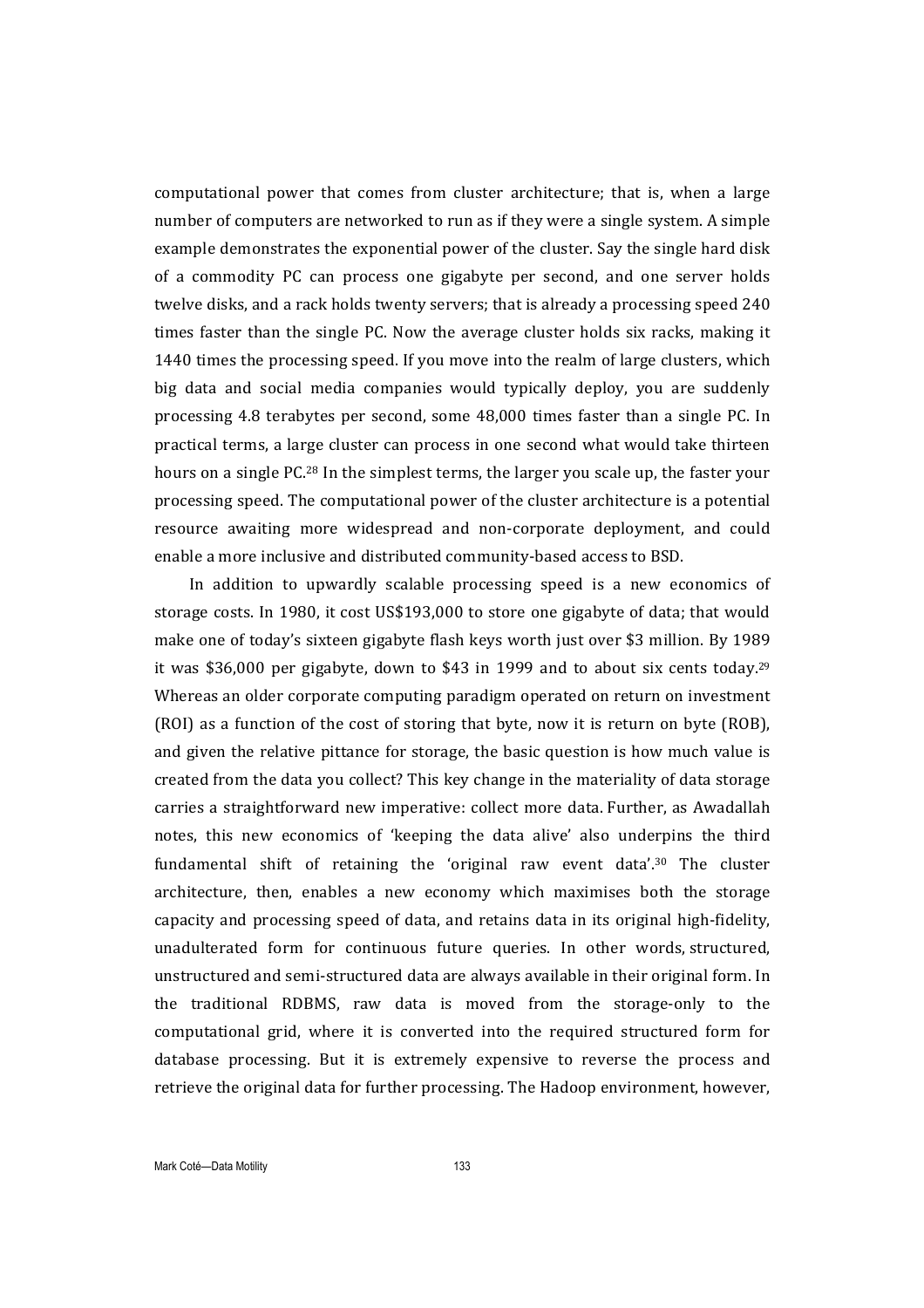makes no such distinction between storage and computation in its cluster architecture. Indeed, it requires no pre-defined schema or structure for its data, which can be taken from smart phones, RFIDs or the internet and dropped into the Hadoop cloud. This flexibility greatly diminishes the former challenge of processing structured, unstructured and semi-structured data in the same environment.<sup>31</sup>

Quite to the contrary, the heterogeneity of data becomes a potential virtue, insofar as it vastly widens the conditions of processing possibilities. With the imperative to collect more data built in to the material structure of a Hadoop environment, the ROB ratio becomes extremely attractive. That is because in straightforward economic terms, the original raw event data is now forever. The Hadoop structured cloud affords the cost-effective ability to store all forms of data now and process it later, and then process it again and again. The implications for BSD are significant. It means that data need no longer be considered a monolithic block for pre-determined processing, as was the case with most RDBMSs. It means an end to what is known as 'data exhaust'—the myriad forms of data which are stored temporarily and then deleted—will increasingly be a thing of the past. The archives of the digital human, as such, will continue to grow apace. The breadth and depth of the totality of BSD becomes in practice discrete data points wherein the possibilities for aggregation and analysis depends only on the imagination of those querving the data. In this sense, surely it is critical that this questioning not be left exclusively in the realm of marketers. A very brief look suggests an avalanche of ideas, all designed primarily to increase our efficacy, that is our profitability as consumers.

The material elements comprising data motility are highly conducive to the needs of capital. The 'powered by' page on the Hadoop Wiki reads like a who's who of social media, e-commerce, advertising, marketing and broadly defined BSDrelated companies.<sup>32</sup> Yahoo runs Hadoop with over forty thousand nodes, including a single 4500-node cluster. eBay runs it for search optimisation and research; Last.fm and Spotify for data aggregation, reporting and analysis. Netflix also uses Hadoop to process the vast user-data it gathers from streaming programming, which it uses to integrate consumption even more deeply with production. Facebook runs the world's largest Hadoop cluster, about one hundred petabytes and capable of ingesting five hundred terabytes of new data every day.<sup>33</sup> Future research is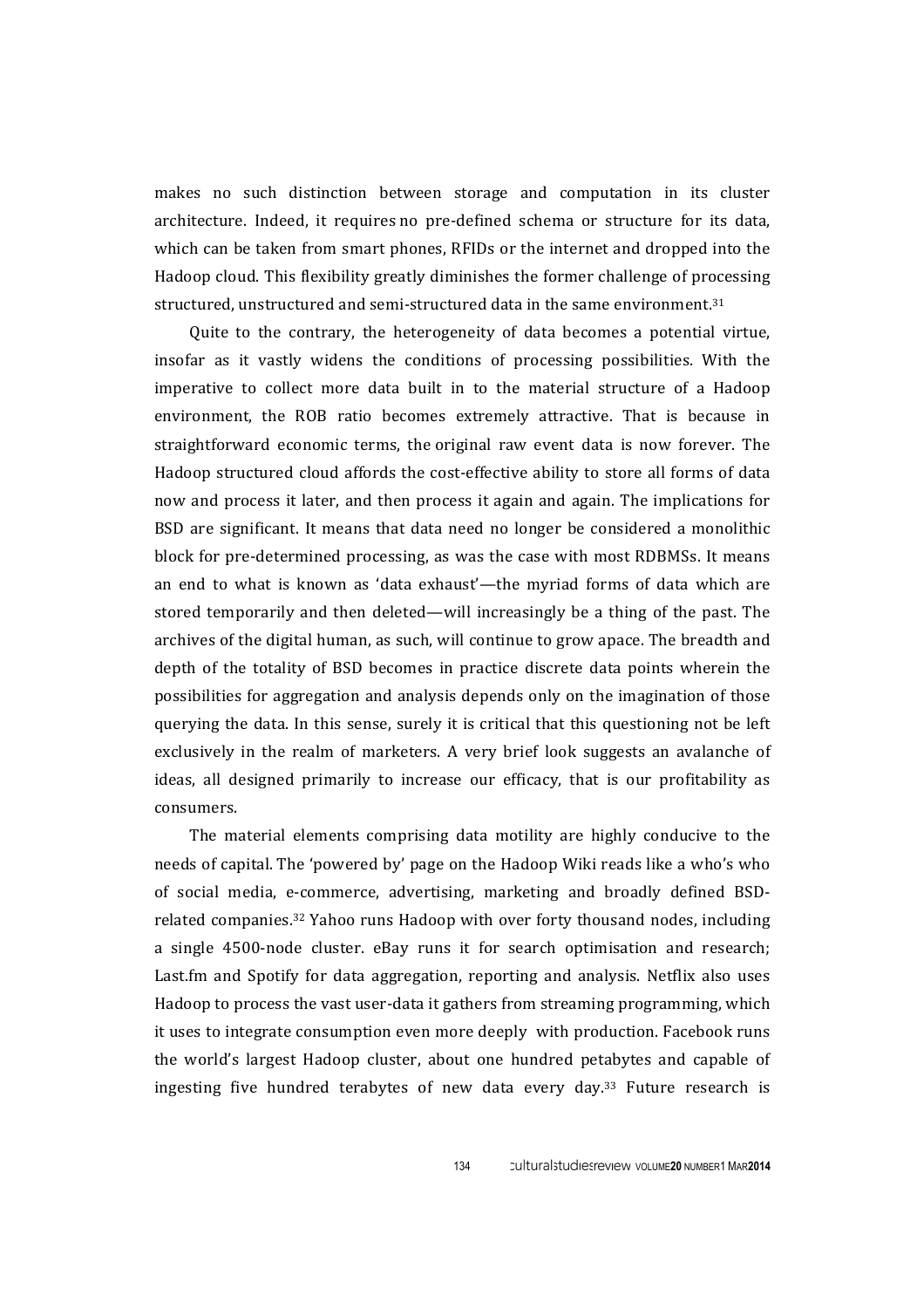necessary to comprehensively outline corporate Hadoop users and the specific forms of data analysis they perform. Here, I simply want to isolate a telling element of Facebook's BSD infrastructure. Again, following Foucault's imperative, I turn to the business press and quote Jay Parikh, Facebook's vice-president of infrastructure engineering: 

We also use a version of Hadoop and Hive to run the business, including a lot of our analytics around optimising our products, generating reports for our third-party developers, who need to know how their applications are running on the site, and generating reports for advertisers, who need to know how their campaigns are doing. All of those analytics are driven off of Hadoop, HDFS, Hive and interfaces that we've developed for developers, internal data scientists, product managers and external advertisers.<sup>34</sup>

What Parikh highlights—optimising reports, generating app reports and reports for advertisers—are core practices of BSD analytics. The material infrastructure and practices we have been outlining are a necessary precondition for BSD analytics, be it as data mining, sentiment analysis, or predictive analysis. These new core practices are extensions and intensifications of the kinds of surveillance strategies of data exploitation so comprehensively outlined by Andrejevic and Fuchs.<sup>35</sup> While such data capture is manifest, the heterogeneity of the *dispositif* demands we consider BSD analytics as just one specific modality of data motility—that of contained mobility. For indeed, this data flows through corporate enclosures, in a manner *not* directed by the digital human who generated it. But in critically unpacking this contained data mobility we need to consider the breadth of the heterogeneous ensemble through which it flows, to discover other intentionalities and desires which may indicate more liberatory possibilities of data motility.

Acxiom is a little known but major American data broker that collects consumer data, information from financial service companies, court records and government documents. As recently outlined by the Electronic Freedom Foundation, they have partnered with Facebook.<sup>36</sup> For example, Facebook will identify a desired audience, say potential car buyers. Acxiom will then scour its databases and create a list of everyone who meets that criteria and provide it to Facebook. That list will then be delimited by Facebook to include only its users which in turn will be served up to the car manufacturer so it can effectively produce appropriate ads. Finally, Facebook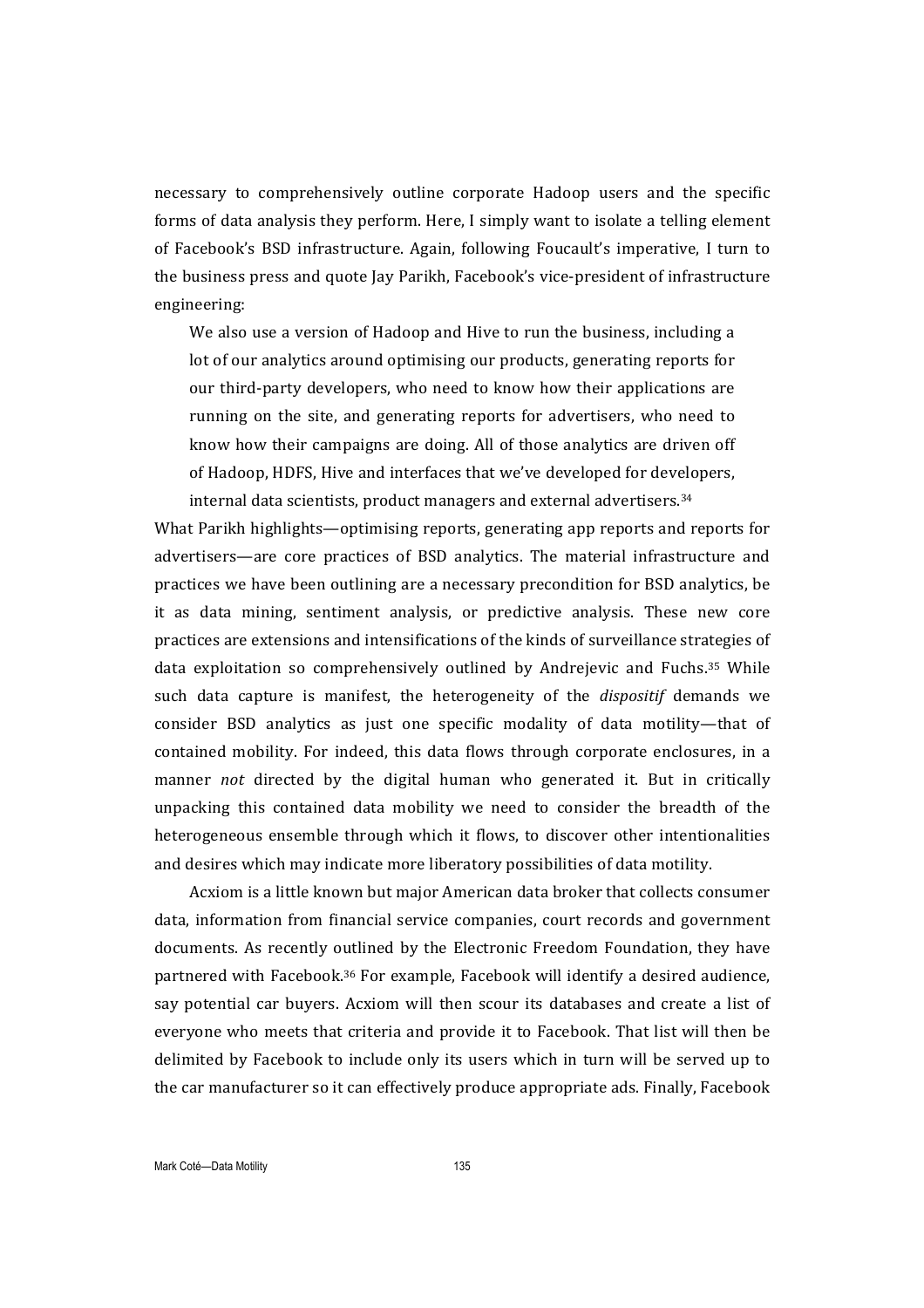will display that ad alongside the targeted user's newsfeed. There are a number of things worth emphasising in this example of data motility. For one, it highlights the ever-multiplying stages of motility, of the movement of the data we create but do not direct. First, the digital human generates the structured data of government records, financial documents and consumer behaviour. Second, this data moves from its initial database to those of Acxiom. Third, these discrete elements are moved again at the behest of Facebook, in aggregation by Acxiom. Fourth, they are collectively moved again to Facebook. Fifth, they move from Facebook to the auto manufacturer. Sixth, the discrete points of data users once generated, now profoundly processed and aggregated, are pinged back to those same digital humans in the form of a targeted ad. Finally, user response to those targeted ads become a new source of BSD in a deep layer of recursivity: 'Facebook then provides the company with an aggregate report about how an ad performed, which might include information about how many people clicked on it, their locations, ages, genders, etc.'<sup>37</sup>

This latter point leads to the next generation of BSD analytics that Facebook is unveiling, in a formal partnership with Acxiom, Datalogix, Epsilon and Bluekai. Acxiom, like Datalogix and Epsilon, has its own databases, culled from loyalty cards, purchase-based data and other comprehensive demographic databases. BlueKai, however, contributes uniquely to an even more heterogeneous and frictionless flow of BSD, specialising in tracking cookies which collect information about all the sites you visit when not on Facebook. Upon returning, an HTML pixel web bug enables Facebook to process the data about all the other sites you visited. This provides the social media giant with a comprehensive digital trace of your online predilections, which, in turn, can be analysed and aggregated with all the aforementioned data now in their proprietary grasp. This 'cookie matching' makes you even more valuable for advertisers who want to target you on Facebook.

To facilitate this next stage of heterogeneous BSD integration, Facebook has purchased Atlas, an ad-server formerly owned by Microsoft. As *Advertising Age* notes, this is a clear sign of Facebook's intention to become an online ad server behemoth, second only to Google's DoubleClick.<sup>38</sup> First, this new ad server will consolidate advertiser connection to Facebook's display tools and exchange, and to the subsequent measurement of onsite advertisement effectiveness. But given the increasingly integrated and heterogeneous flow of information and collection points,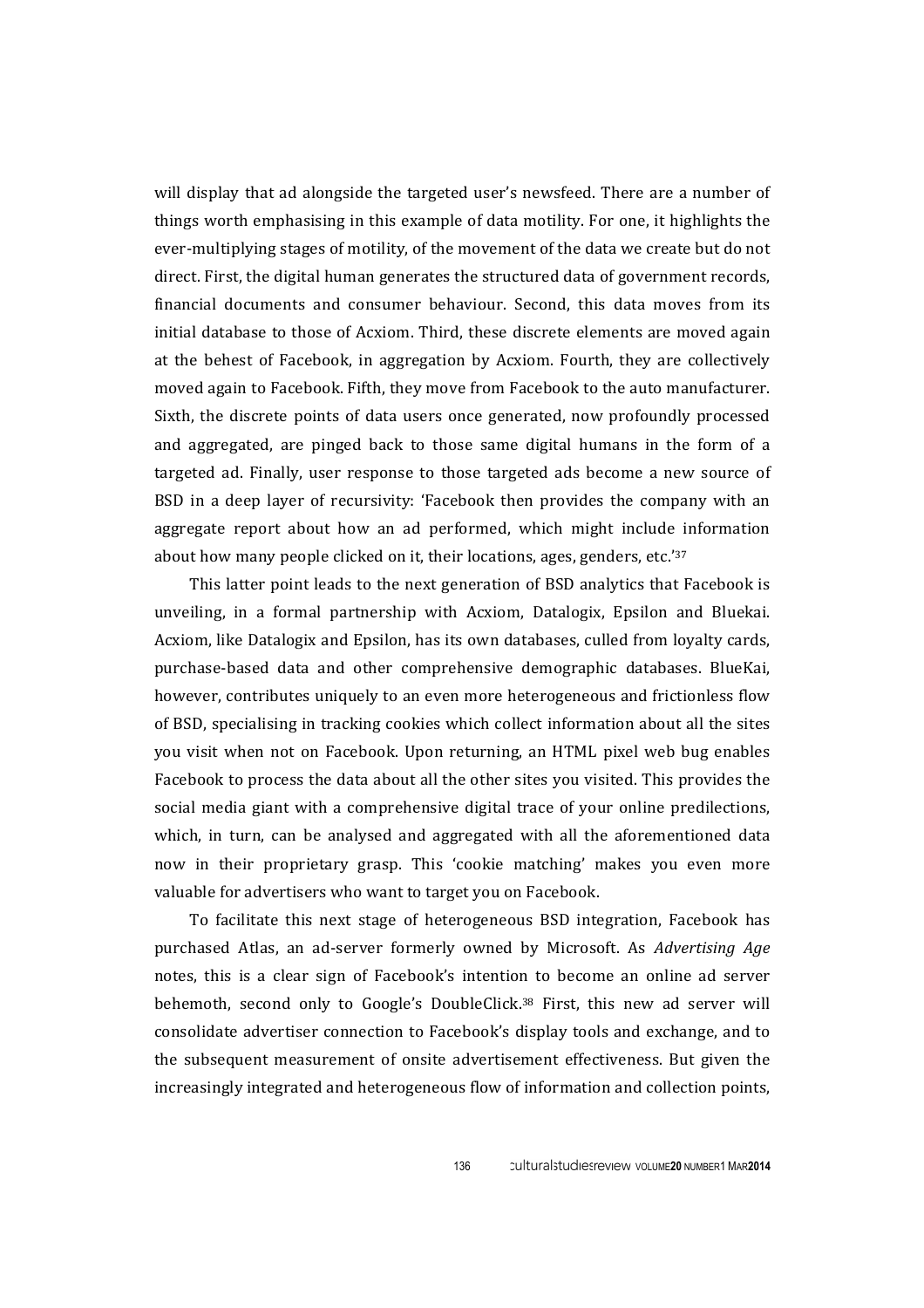the quantification of effectiveness is no longer limited to whether or not you click on the targeted ad. Your consumer habits can now be tracked outside your Facebookbased activities via the myriad databases of the new array of partners; for example, via your general online habits or when you use your credit card. In turn, this can be analysed via forms of textual analysis of the user content you generate on Facebook. These kinds of sophisticated BSD analytics facilitate a particular kind of data motility which seeks to quantify the affective sociality of advertising. That is, it hopes to measure not just your click through rate but the impression of ads. As Mark Zuckerberg stated to investors, the strategic intention is to 'help connect ad impressions and purchases'.<sup>39</sup>

These specific material developments and configurations facilitate the evermore comprehensive capture of data for corporate purposes. There are also regulatory decisions and laws enabling a more frictionless flow between those companies and the state. For example, the US House of Representatives recently passed by a wide margin the Cyber Intelligence Sharing and Protection Act (CISPA). If enacted, this bill would allow companies to monitor user actions that leave a digital trace and share it with the government, without a warrant and without ever needing to notify you that it possesses your data, regardless of how sensitive it might be. 'This means a company like Facebook, Twitter, Google, or any other technology or telecoms company, including your cell service provider, would be legally able to hand over vast amounts of data to the US government and its law enforcement—for whatever purpose it deems necessary—and face no legal reprisals.'<sup>40</sup> Further, such state compulsion to share data without consent or knowledge would not be subject to the Freedom of Information Act which otherwise would enable the public to request that government release information.

It must be stressed that at the time of writing, this bill remains in legislative limbo, with the US senate refusing to vote on it because of concerns over insufficient privacy protection, and because of political infighting resulting from National Security Agency (NSA) revelations. Nonetheless, there are other examples around the world. India has invoked the Central Monitoring System, which will allow the government and its agencies to monitor all telecommunications and internet communications within that country. According to the Centre for Internet and Society this enables a general environment of e-surveillance that establishes central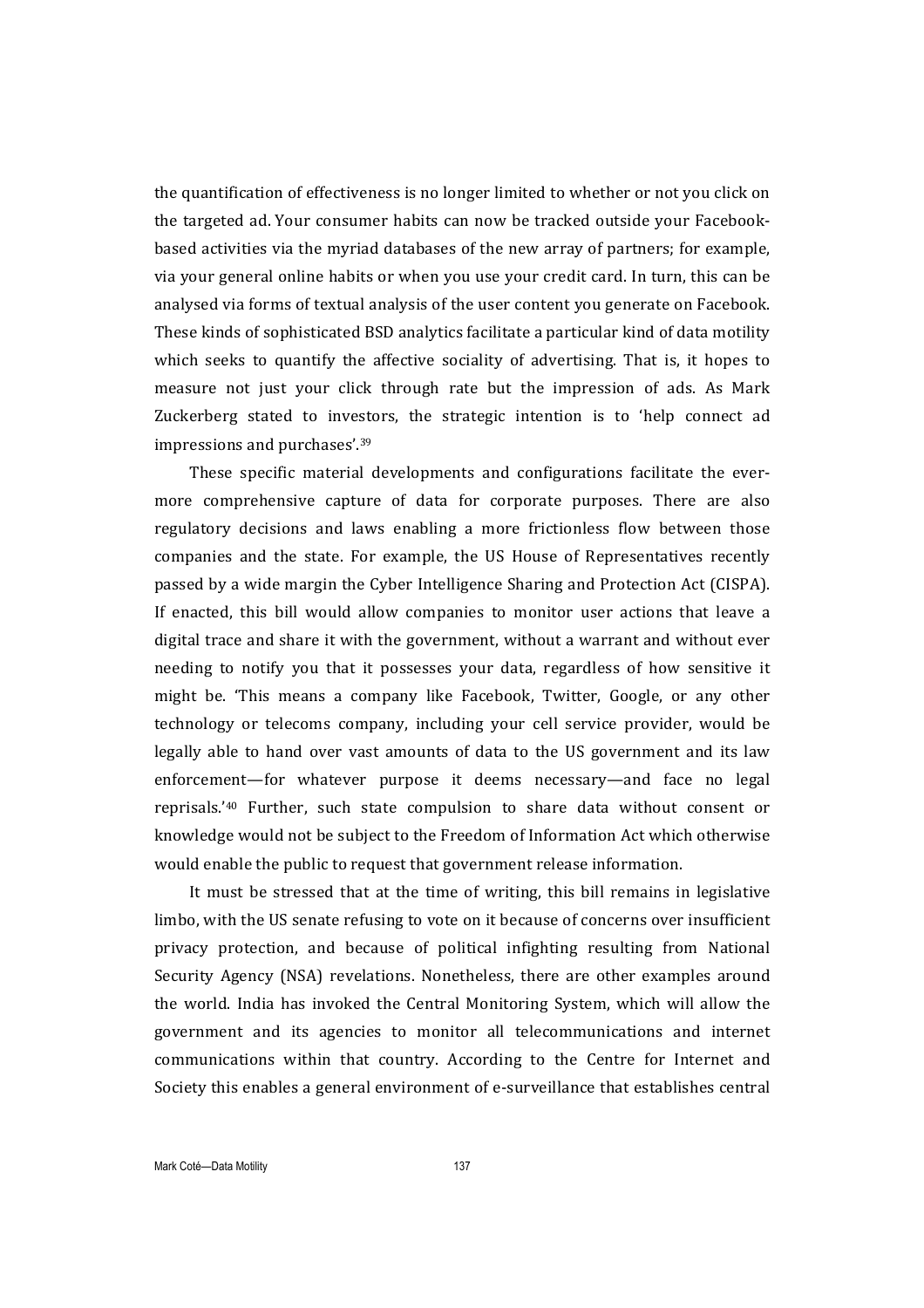and regional databases and allows central and state law enforcement agencies to intercept and monitor communication, as well as to undertake call data record analysis and data mining. $41$ 

The rise of such new regulations across the globe, and the disturbing practices of NSA data capture and analysis, indicate the need for critical debate around privacy in the age of BSD. Such new laws are justified by the purported need for cybersecurity. These are key issues in need of informed consideration but are beyond the scope of this article. Instead, I want to posit this less in discursive or ideological terms of security and more as an effect of the material elements of the dispositif of data motility. Given the persistence and permanence of our broadly generated digital traces, and the material changes enabling the intensive and extensive processing of different forms of data, there should be no surprise that an ever-more frictionless flow becomes an urgent need for both the state and capital. These common interests are clearly visible on the surface. Lobbyists in favour of CISPA outspent opponents by 140 times, and include major tech, telecommunication and financial corporations, including AT&T, Comcast, Verizon, Time Warner Cable, National Cable and Telecommunications Association, Cellular Telecom & Internet Association, Oracle, Intel, IBM and the American Bankers Association.<sup>42</sup> To suggest this group is a cabal that planned and orchestrated the widespread and frictionless flow of BSD is to miss the point of a *dispositif*. Rather, look to the cohesion, the binding of strategic interests under the logic of data that can retain its information as it moves and is processed in myriad and ongoing iterations.

There is one more potential regulatory change that must be mentioned. The precise articulation of property rights calibrates the control exercised over the flow of data. Intellectual property law and user agreements are key regulations that guarantee the controlled flow of BSD through a highly proprietary environment. In a social media context, one owns the data one generates, insofar as a copy can be demanded from Facebook. That does nothing, however, to limit the secondary rights held by the social media giant, which moves, mines, processes and aggregates your data at will. The status of data ownership in a cloud environment was brought further into question with the FBI-led case against Megaupload. When Megaupload's servers, holding about twenty-five petabytes of data, were unplugged last year, the data property rights of those using Kim Dotcom's services were seemingly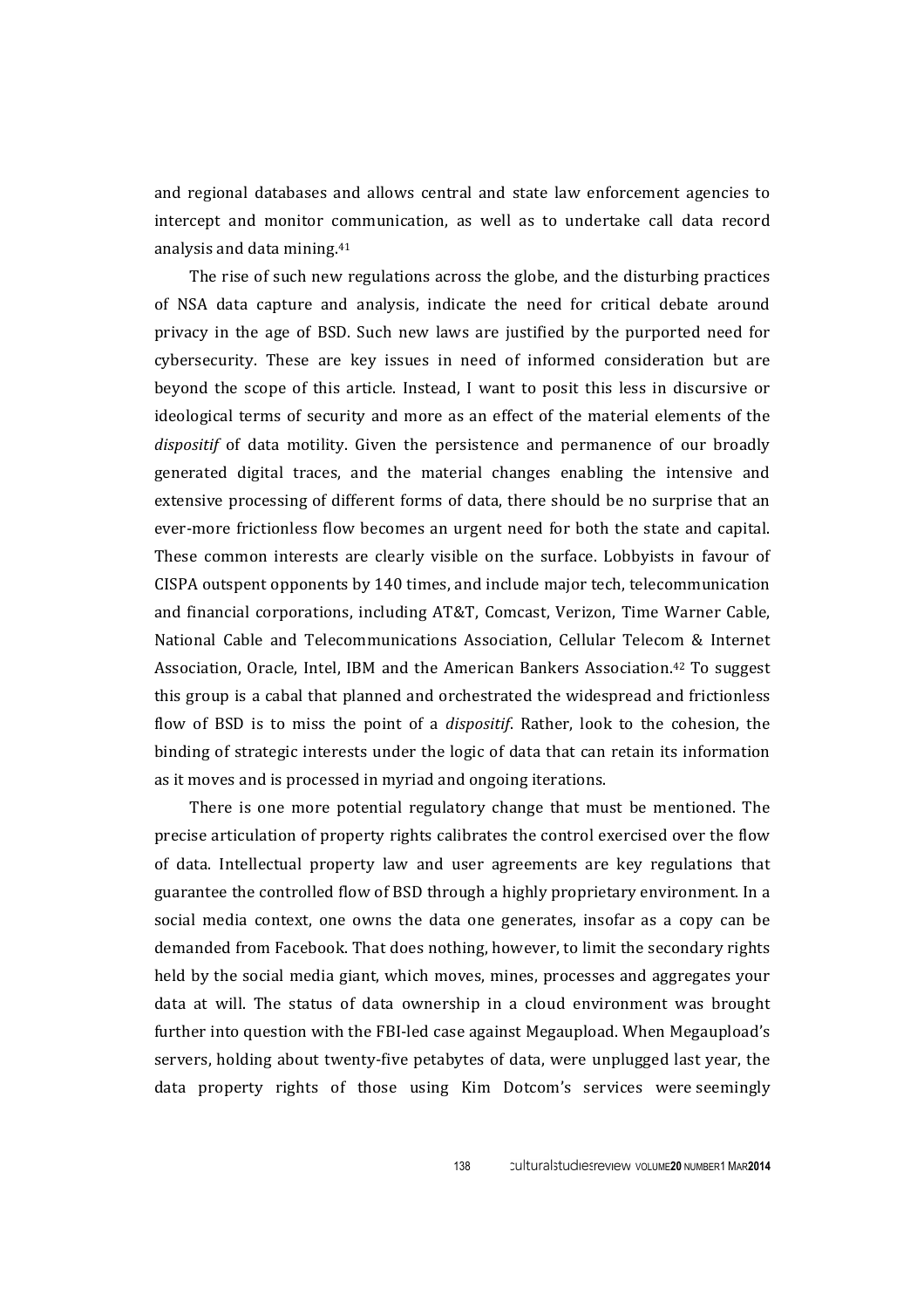abrogated. One such user, Kyle Goodwin, used Megaupload to store video and files for his small regional website that covers high school sports. He has to date unsuccessfully sought to retrieve his data, subsequently taking legal action based on the argument that the US government, in its pursuit of Megaupload, had not taken reasonable steps to protect third-party property rights in cloud computing storage.

The US government has strongly opposed Goodwin's efforts. According to Goodwin's lawyers: 'Apparently your property rights "become severely limited" if you allow someone else to host your data under standard cloud computing arrangements.<sup>'43</sup> Further, even if the government's position does not stand up to legal challenge, they have indicated they will implement administrative measures whereby the data would first need to be reviewed by the government or a third party to determine if any of it infringed copyright. It is worth noting that the Motion Picture Association of America has filed a brief as a non-party participant in the case. in support of that system.<sup>44</sup> These examples from Facebook and Megaupload demonstrate the prominence of data mobility as a modality of control, surveillance and profit, and cannot be underestimated. But what remains in the *dispositif* of data motility?

## —FOR A DATA DEBT JUBILEE?

For the *dispositif* to be a sharp tool for critical analysis, its heterogeneity must be foregrounded, both in terms of its discursive and material elements and in the differentiated power and knowledge relations it engenders. The Hadoop material structure does not require a proprietary environment. It is the strategic interests of big data and social media companies that results in the parsing of data for a controlled flow. Yet there is nothing in the material environment of BSD that leaves it exclusively bound to an algorithmic power of profitable and productive control. Just as biopower's *dispositif* of control and domination must be differentiated from the biopolitical domain of creativity and resistance, a similar distinction must be made between data mobility and data motility. I suggest differentiating the proprietary environment as one of *mobility*, wherein the flow of data is motile vis-àvis its being wholly autonomous of the control of those who generated it, but is ultimately directed by social media and big data companies which calibrate its flow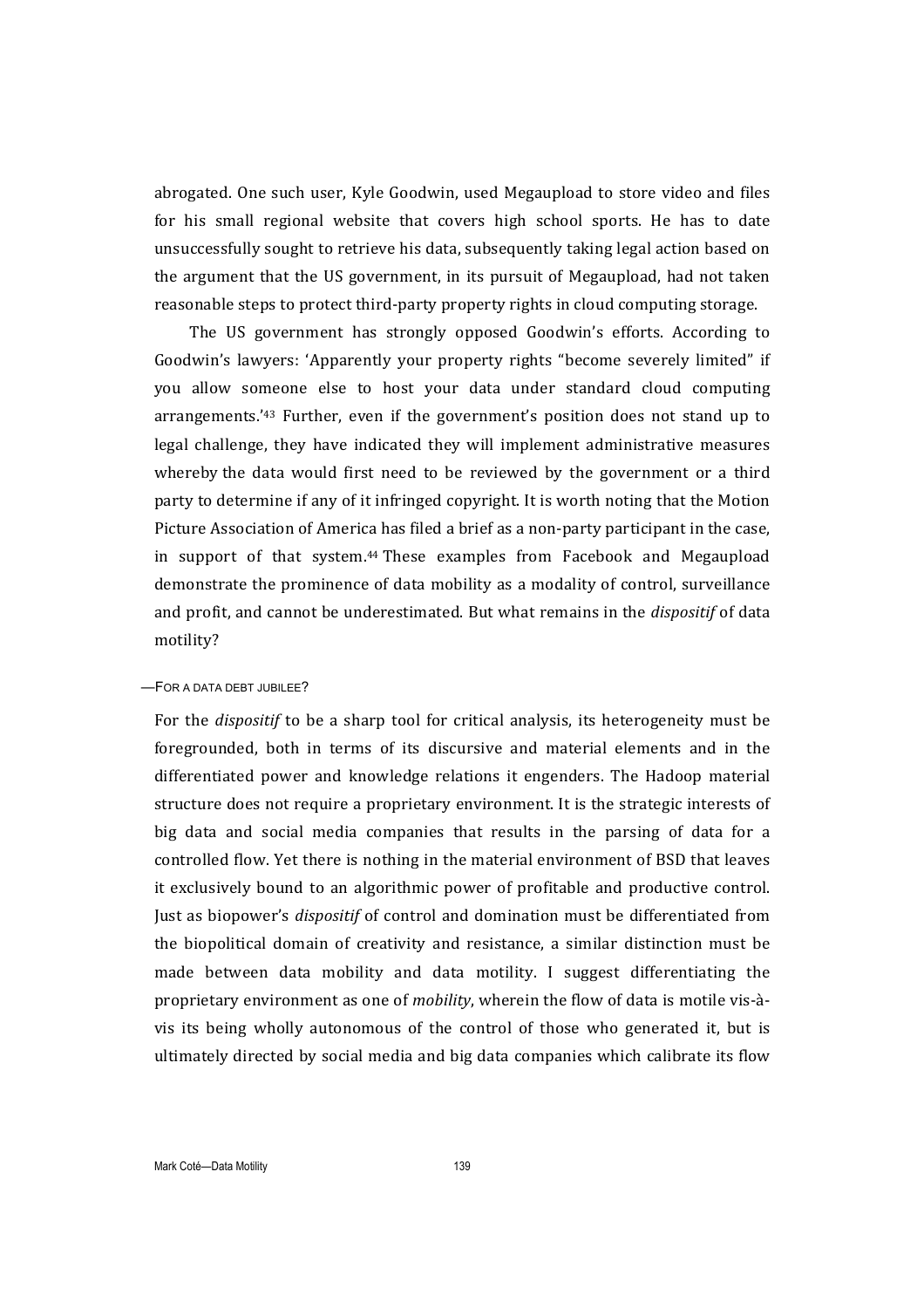for maximum profitability. Indeed, it could be stated that the state and capital embrace controllable data mobility but fear and loathe autonomous data motility.

Let's go back to the material phenomenon that inspired the conceptualisation of BSD through the *dispositif* of data motility. One of the defining features of cloud architecture was the virtual disappearance of physical boundaries containing your data. There are, of course, very clear material boundaries that remain, but they can be literally distributed across the globe. As well, the cloud environment is typically a shared one, and the vicissitudes of data optimisation require a replication factor of at least three, meaning that each unique 'raw data event' is stored in at least three locations across the cloud. Further, this is dynamic data replication, so your 'raw data event' could be in the northern hemisphere one moment and in the southern the next. Finally, the movement of this data between geographically distributed data centres regularly happens with neither administrator knowledge nor consent. This is a structural glitch in the cloud wherein data moves autonomously, in a seeming act of self-generated movement. Motility is, above all else, autonomous movement. In this specific instance, data motility is a material expression of the cloud's architecture and code. One data security expert bemoaned the strange phenomenon whereby cloud-stored data moves of its own accord, complaining of 'the headaches that come from unruly and nomadic information'.<sup>45</sup> The literal source of data motility, then, is strictly a material effect of cloud architecture. What is of greater critical analytical value and potential political import, however, are the implications of a cloud that 'leaks' data. Indeed, the same data security expert expressed concerns in surely unintended Deleuzo-Guattarian terms: 'unruly and nomadic'. In the remainder of this article, I introduce for further consideration some potentially deterritorialising effects that may result from the motility of data.

BSD, then, is literally motile in cloud storage, and it is proprietarily so with the big data and social media companies for whom it is a motile commodity. I have illustrated how the data we create moves autonomously of our control and constantly 'pings' back to us in ways that delineate the topology of our everyday life. Yet there is a deeper felicity in motility—which invites further study—because it links the autonomous material movement of BSD to a rich and varied philosophical tradition wherein *motility* is the ontological baseline for *Being*. Aristotle, for example, places *kinesis* (later translated as motility) at the centre of philosophical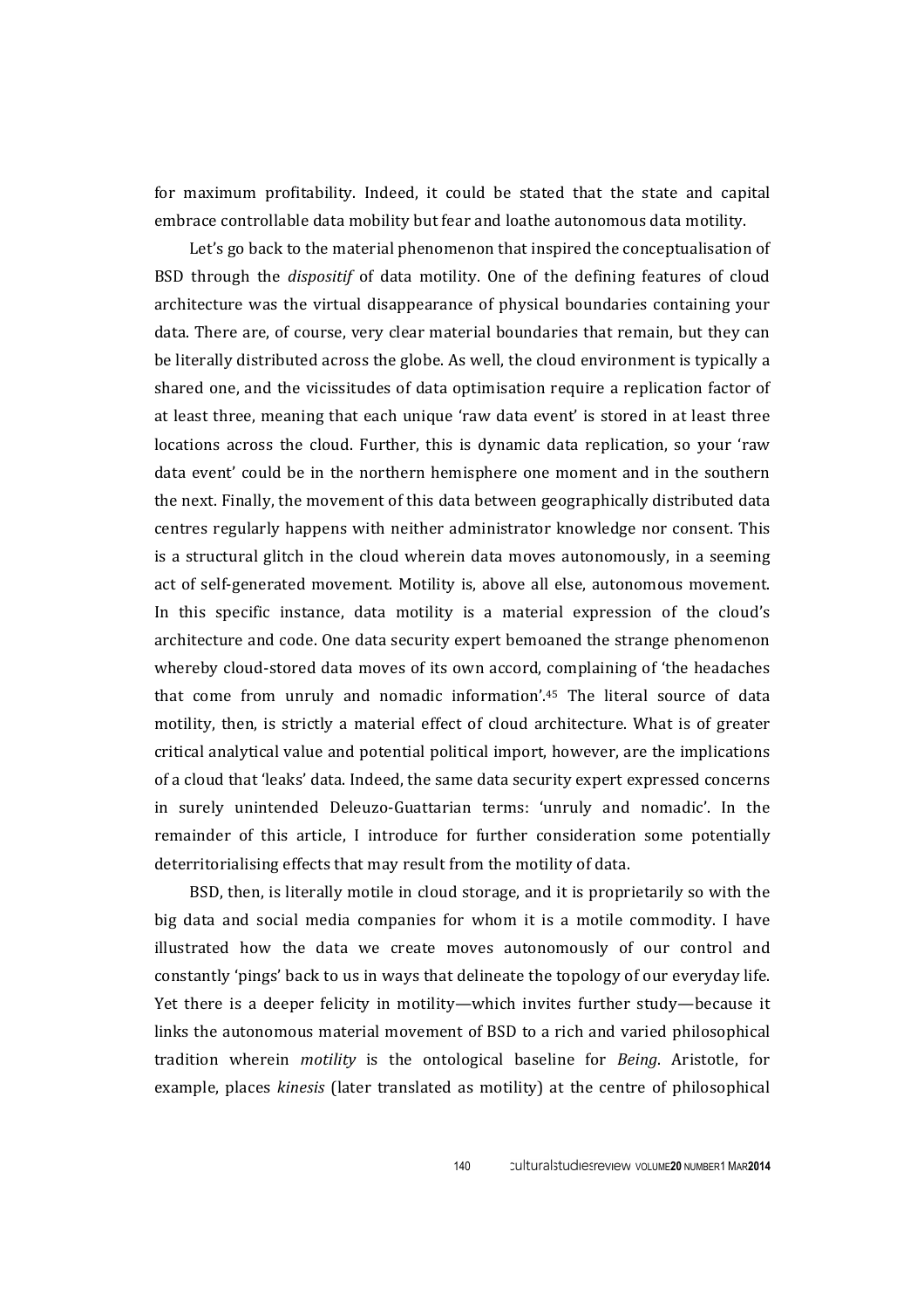reflection. Significantly, Aristotle limited motility to natural things (*phusis*), and that has long demarcated the natural from the artificial, the human from the nonhuman. Elsewhere I have written at length about the constitutive relationship between the human and technology, which I present here as the digital human.<sup>46</sup> I ground my understanding of the human-nonhuman assemblage in Leroi-Gourhan's concept of originary technicity, which has subsequently influenced both Derrida and Stiegler. among others. $47$  The core claim made by Leroi-Gourhan is that human speciation occurred in a deeply recursive relationship with technology. This startling claim, that we have only ever been human in an assemblage with technology, undermines much of Western metaphysics, beginning with Plato and Aristotle, and calls into question that strict separation of the natural human and artificial technology. The digital human is a means for thinking of the human as always already being in a constitutive assemblage with technology. The specific material elements of that assemblage are of great importance, as they indicate the importance of historicising those mediating elements.

To suggest that the assemblage's material, technologically mediated elements the nonhuman, as it were—have gained proper motility highlights what is unique about the digital human. Motility was also key to Hegelian logic wherein dialectics turn on the Being of life in its specific motility. Heidegger thought motility constituted as opposed to something that happens to being. Here we should pause to think of the implications of originary technicity, wherein humanisation begins with the exteriorisation of memory into rudimentary stone tools. BSD, in this sense, is nothing but the exteriorisation of memory, of the quotidian, mediated actions of life. The motility of our BSD is not something that happens to us; it is constitutive of our being as digital humans. Keith Ansell Pearson provocatively reads Heideggerian motility in terms sympathetic to this perspective, positing a Deleuzian ethology, wherein it signifies the becoming of life but only ever in a deeply relational structure with 'environment'.<sup>48</sup> Finally, Marcuse posits the motility of being as the historicising rootedness in the world, linking it to both labour, and radical acts of social, political and economic transformation. I put forth motility, then, because it denotes a potentially transformative becoming in a deeply recursive and historicised mediated environment. As such, data motility marks the tensions and struggles endemic to the digital human, and is in need of further critical inquiry. Just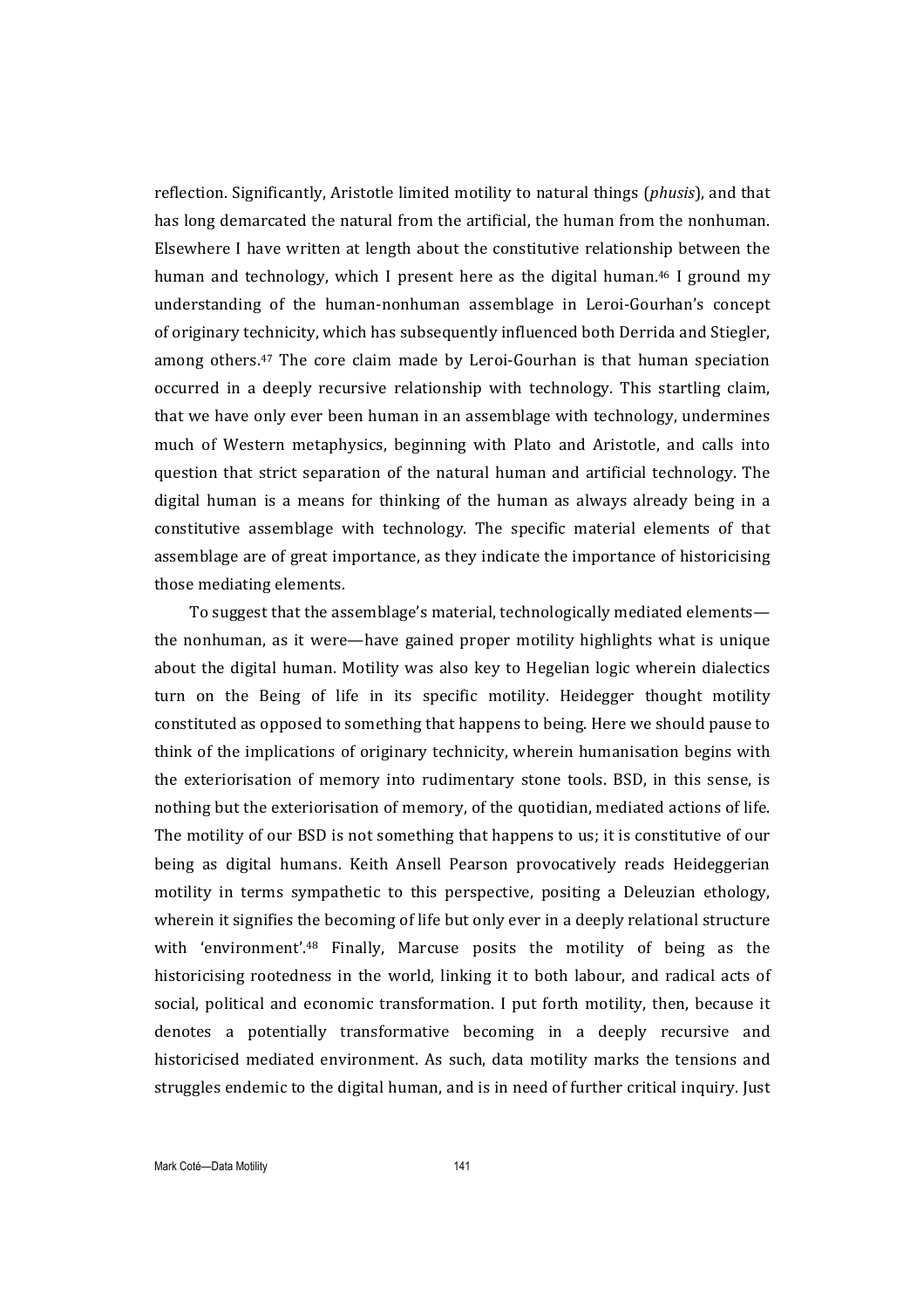how the quotidian data that we generate moves autonomously of our control circumscribes the ontological ground of the digital human. In the space that remains, I want to suggest possible ontological implications made visible by the *dispositif* of data motility, specifically as it relates to life and labour under BSD.

If we return to the *dispositif*, then, the assemblage of data motility resonates deeply with Ansell Pearson's reading of Heideggerian motility. The environment with which the becoming of life is relational, is conducive to the generation and intensive processing of BSD. One interpretation is that the proprietary environment of control engendered by data motility is also one wherein *Being* is in a state of data encumbrance. Here we can turn to Lazzarato, noted already for explicating the polyvalent nature of the *dispositif*, through the example of biopower-biopolitics, which in turn I am applying to mobility-motility. In his recent book, *The Making of Indebted Man*, Lazzarato extends his critique of 'immaterial labour' which denotes the increasingly prominent role of communicative sociality in the generation of capitalist value. His thesis is that the debtor-creditor relationship is the core of the neoliberal condition. 

I find this suggestive, particularly in terms of data motility. Lazzarato contends that debt breaks down the binaries producer-consumer and working-nonworking. He sees this as a radical extension of biopower wherein debt is a strategy of control, a rearticulation of its imperative 'become productive'. He posits 'indebted man' (*sic*) as the subjective figure of contemporary capitalism: 'Debt breeds, subdues, manufactures, adapts, and shapes subjectivity. What kind of subjectivity?'<sup>49</sup> Lazzarato situates debt as a correlate of Deleuzian control society, as opposed to the confinement of disciplinary society. This provides an interesting counterpoint to an important body of work that situates social networks and Web 2.0 environments in terms of data enclosure and confinement.<sup>50</sup> But how might debt be applied to the material environment of BSD? One way is to see a command of encumbrance, a strategy of control exercised through the *dispositif* of data motility. Let us recall how the conflation of consumer-producer and work-nonwork are hallmarks of the social web, of social media, and of immaterial labour 2.0. The rise of BSD takes us further along this continuum, as a more extensive and intensive variant.

Let me try to nuance this claim, to outline an approach to further study. I suggest that BSD comprises the endless payments we make to neoliberal digital or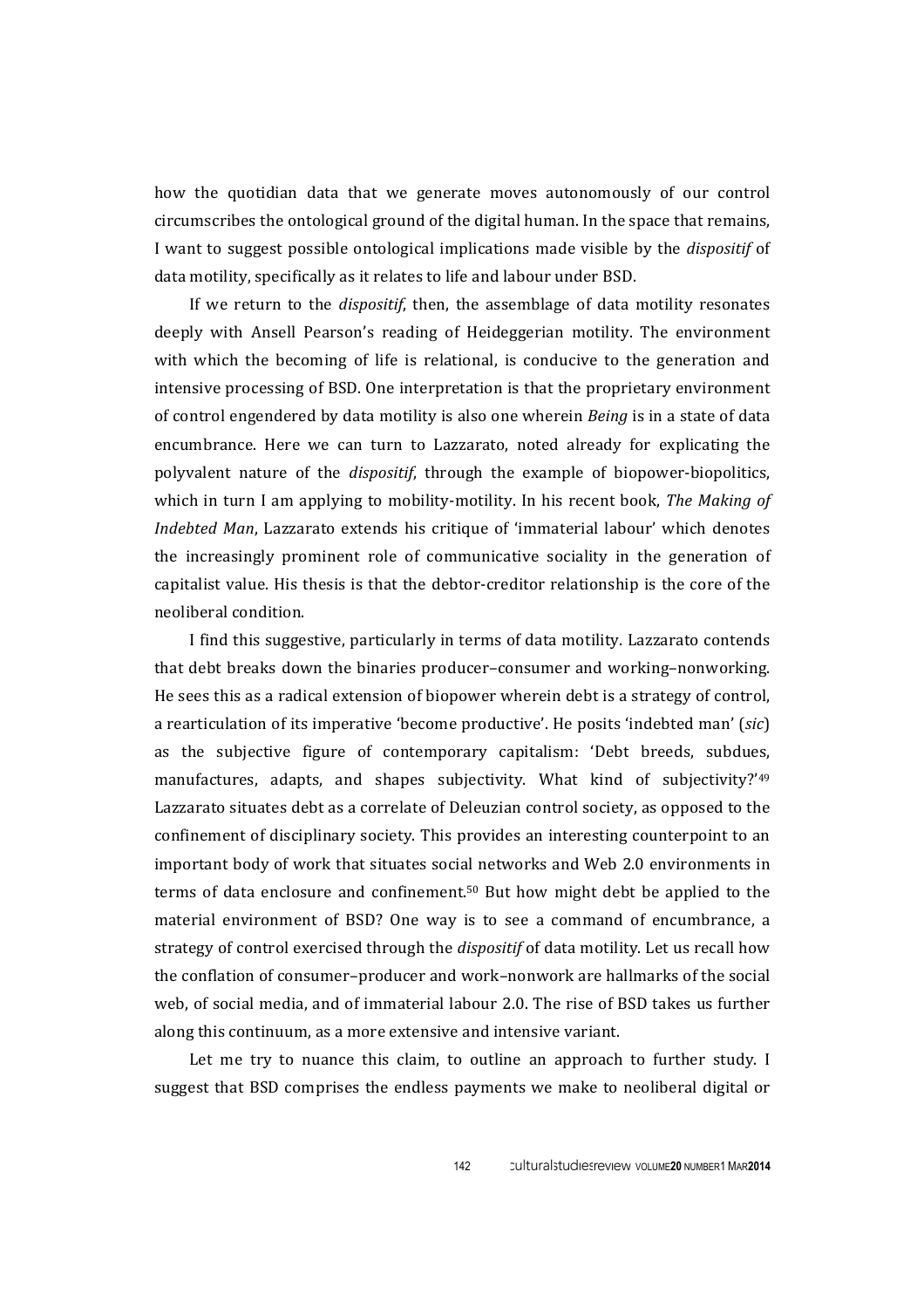cognitive capitalism. In order to access any social media platform, any element of Web 2.0, we must generate social data. It is structurally unavoidable, and the motility of that data is the means by which its sociality is turned into economic value. This renders BSD as a key modality for responding productively to the command of neoliberal debt. As Lazzarato emphasises throughout his recent work, debt encourages and compels us to become the 'entrepreneurs' of ourselves, as 'human capital'.<sup>51</sup> The capital of the digital human is data. Data—as metadata and user-generated content—is highly productive for capital, given its strategy to buy it low and sell high. This dynamic of debt runs through the *dispositif* of data motility. Social media, be it Facebook, Twitter or Google, is on the surface free for users. In turn, content is generated for free. The entire business model of social media platforms turn on selling that data as profitably as possible. Hence the growing appeal of the Hadoop environment, of the intensive and ongoing processing of BSD. It is an environment structured to maximise data motility wherein data moves autonomously of your control from the moment you generate it.

Yet, as already noted, data motility is not just a *dispositif* of control that harnesses the digital traces of life for work; it is equally one that offers new political and economic opportunities for constituent power and resistance. Motile data is social data, and the *sociality* of that data highlights its polyvalence—the social *and* economic valorisation that underpin social media. Sociality is the driver of BSD. These are new mediated cultural practices, and the resulting BSD is generated by social, communicative and affective relations. They are transformed into economic relations, as noted by Wostall, the fellow from the Adam Smith Institute (which, it should be recalled, was the intellectual force behind privatisation under UK prime minister Margaret Thatcher). The circulation, exchange and valuation of such interlinked social data is crucial to the expansion of neoliberal digital capital. Nonetheless, it is the sociality of data, not the strategies of its capture, that coheres the *dispositif* of data motility. Attention to the materiality of the *dispositif* of data motility, further, indicates that he is right that 'we' are being 'sold' in social media. I find it far more interesting, however, to regard this not just as yet another normative capitalist relation, but also as a new form of debt that encumbers the breadth and depth of our newly gained communicative and social capacity. When viewed this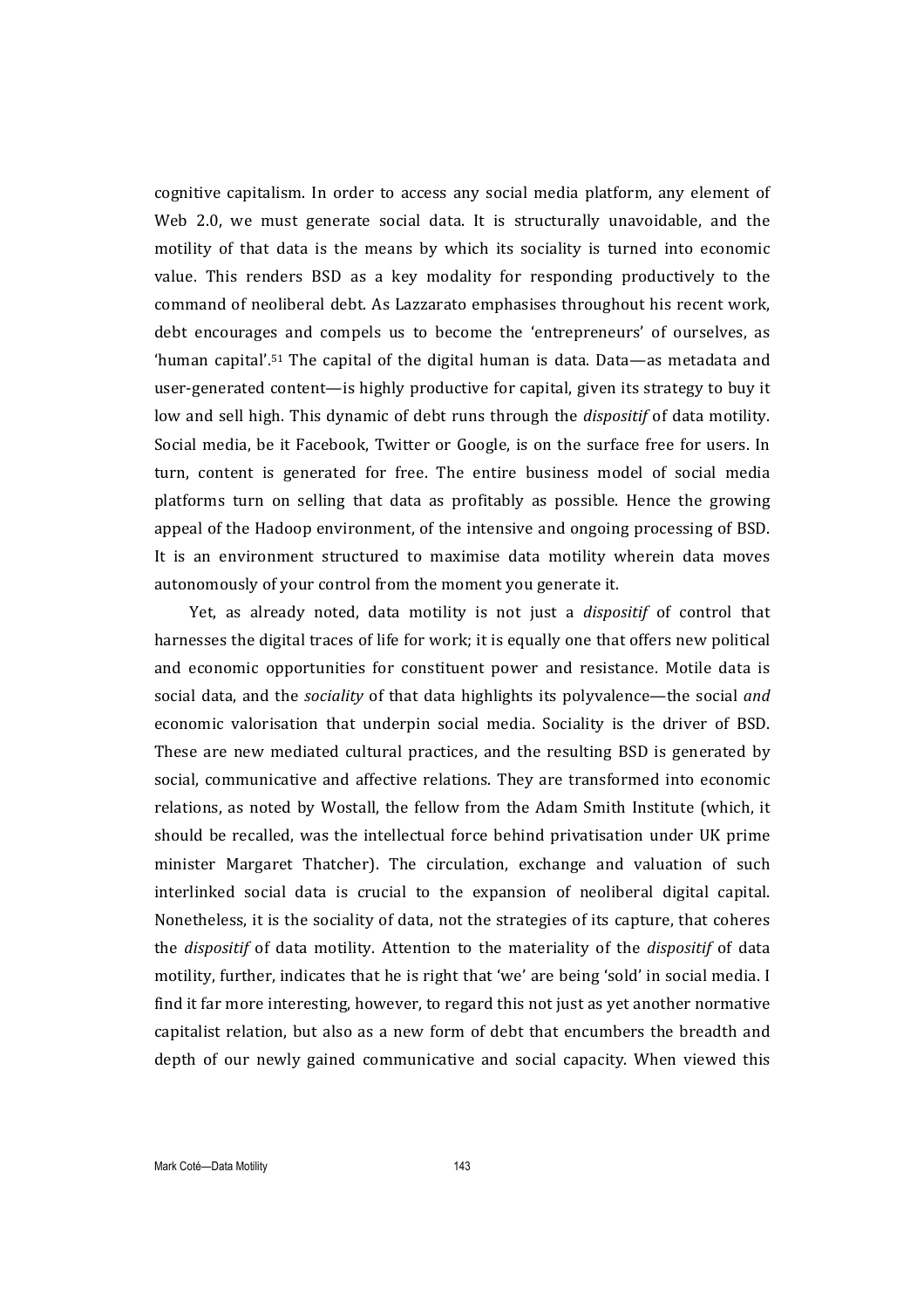way, data motility signals concomitant possibilities of new digital commons and political action.

In this regard it seems nonsensical, as political strategy, to try and strip ourselves of BSD. There is a profound potential therein for expanded and intensified communicative and affective capacities. As Pybus notes, the archive of BSD, as a kind of archive of everyday life, is not merely the sedimented part but also a liminal space.<sup>52</sup> What seems intolerable is the prospect of it remaining a space for becoming a more profitable consumer or a better surveilled subject. What a critical understanding of the *dispositif* of data motility helps clarify is that collective sociality comes before its capture by capital. Here we benefit from recalling that sociality drives the desiring assemblage of motility. This helps us think about ways to reject our data encumbrance and to reclaim what, after all, is ours. What might a radical embrace of data motility mean? What are the algorithmic codes that can create libidinal economies from a new data commons? What might a BSD commons look like? What kind of new sociality might emerge in critical projects of personal data curation? What are the political possibilities that data motility—which seems inherently deterritorialising—hold for, among other things, 'the exploit' about which Galloway and Thacker write so provocatively?

Lets give the last word to an emerging player in the Hadoop environment, Platfora, which was recently bolstered by major investment, including from InOTel. the CIA's venture capital arm. Platfora seeks to make BSD open to real-time intuitive, and serendipitous analysis for its corporate clients. 'Imagine what is possible ... [when e]veryday business users can interactively explore, visualise and analyse any of that data immediately, with no waiting for an IT project. One question can lead to the next and take them anywhere through the data.'<sup>53</sup> What might be possible if such analyses were taken up by community organisations, affinity groups, hackers and radical political movements? Such new power and knowledge relations are possible under the dispositif of data motility.

**—**

'Imagine what is possible.'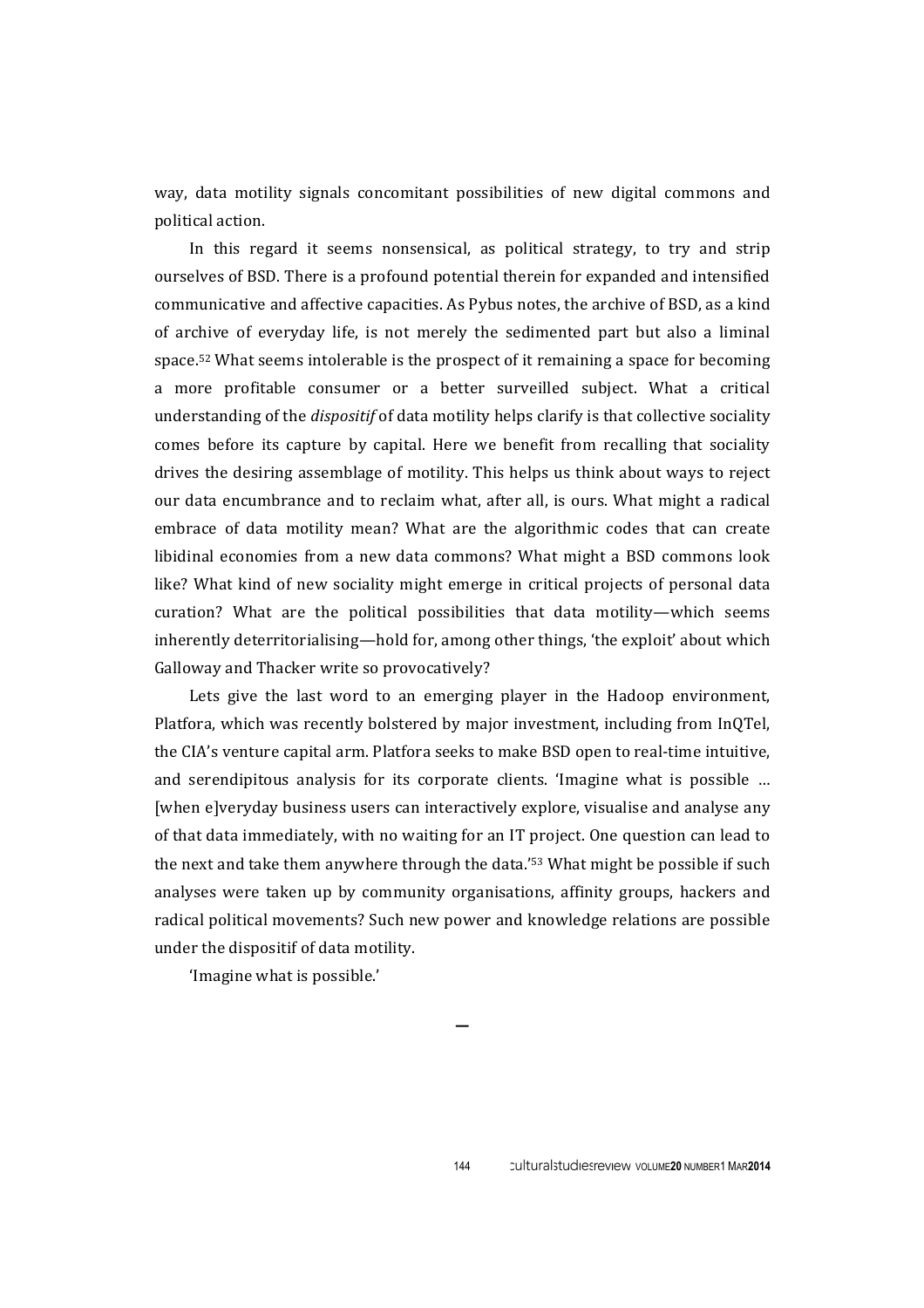Mark Coté is now program director of the Masters in Digital Culture and Society at King's College London and a member of both the Department of Digital Humanities and the Department of Culture, Media and Creative Industries. He has a sustained research trajectory in social media, digital culture and the relationship between the human and technology. He has written extensively on digital culture via Foucauldian and Italian post-operaismo/autonomist thought with an increasing focus on the materiality of the digital ecosystem in which we live. He is currently co-investigator on an AHRC-funded research on the 'big social data' we generate on our mobile devices. 

—NOTES

<sup>1</sup> Richard Barbrook and Andy Cameron, 'The Californian Ideology', *Science as Culture*, vol. 26, 1996, pp. 44–72.

<u> 1989 - Johann Stein, fransk politik (d. 1989)</u>

<sup>2</sup> Tim Worstall, 'Facebook Is Free Therefore It Is You Getting Sold', *Forbes*, 11 October 2012,

<http://www.forbes.com/sites/timworstall/2012/11/10/facebook-is-free-therefore-it-is-you-gettingsold/>.

<sup>3</sup> Mark Coté and Jennifer Pybus, 'Learning to Immaterial Labour 2.0: MySpace and Social Networks', *Ephemera*, vol. 1, no. 7, 2007, pp. 88-106.

4 Michel Foucault, 'From Torture to Cellblock' in *Foucault Live: Collected Interviews*, *1961–1984*, ed. S. Lotringer, trans. J. Johnston, Semiotext(e), New York, 1996 pp. 146-9.

<sup>5</sup> Gilles Deleuze, 'Desire and Pleasure' in *Foucault and his Interlocutors*, ed. A. Davidson, trans. Daniel W. Smith, University of Chicago Press, Chicago, 1994, pp. 183-92; Gilles Deleuze, 'What is a Dispositif?' in *Michel Foucault, Philosopher: Essays, ed.* Timothy J. Armstrong, trans. Timothy J. Armstrong, Harvester Wheatsheaf, London, 1992, pp. 159-68.

 $6$  Michel Callon, 'Why Virtualism Paves the Way to Political Impotence: A Reply to Daniel Miller's Critique of The Laws of the Markets', *Economic Sociology: European Electronic Newsletter* 6/2, February 2005, pp. 3-20.

<sup>7</sup> Rick Dolphijin and Iris van der Tuin, *New Materialism: Interviews & Cartographies*, Open Humanities Press, Ann Arbor, 2012.

8 Deleuze, 'Desire and Pleasure'.

 $9$  There is a wide range of work over the past several years that has focused on the infrastructural or material elements of social media, Web 2.0. A very brief list would include the following: Jean-François Blanchette, 'A Material History of Bits', *Journal of the American Society for Information Science and* Technology, vol. 62, no. 6, 2011, pp. 1042–57; Tainia Bucher, 'Want to be On the Top? Algorithmic Power and the Threat of Invisibility on Facebook', *New Media & Society*, vol. 14, no. 7, 2012, pp. 1164–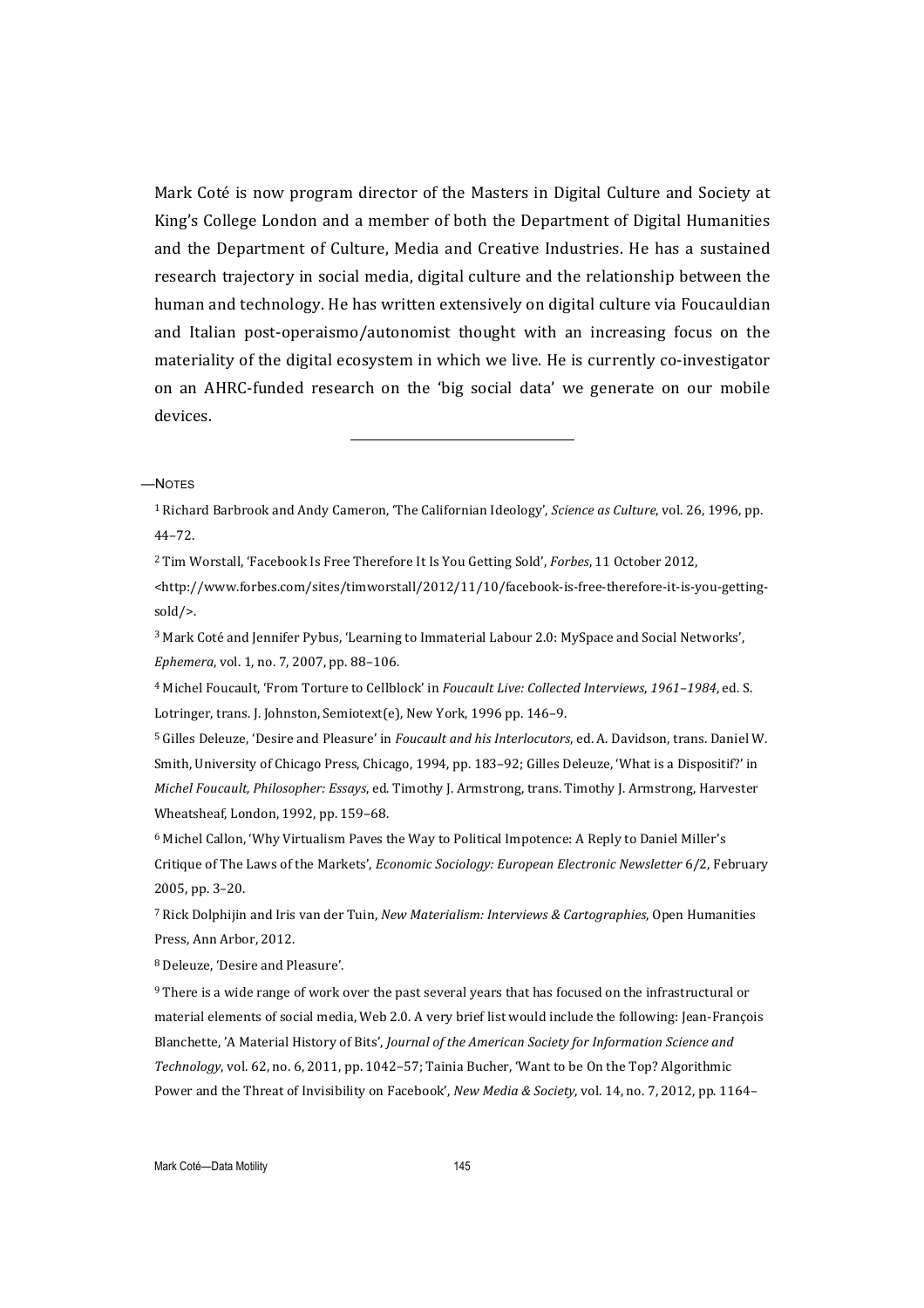80; Kevin Driscoll, 'From Punched Cards to "Big Data": A Social History of Database Populism', *communication* +1, vol. 1, no. 4, 2012, <http://scholarworks.umass.edu/cpo/vol1/iss1/4>; Ganaelle Langlois, and Greg Elmer, 'Wikipedia Leeches? The Promotion of Traffic through a Collaborative Web Format', *New Media & Society*, vol. 11, no. 5, 2009, pp. 773-94; Sabine Niederer and Jose Van Dijck, 'Wisdom of the Crowd or Technicity of Content? Wikipedia as a Sociotechnical System', *New Media & Society*, no. 12, vol. 8, 2010, pp. 1368-87.

<sup>10</sup> Michel Foucault, 'Le jeu de Michel Foucault' in *Dits et écrits: Tome 3*, eds D. Defert and F. Ewald, Gallimard, Paris, 2001, pp. 298-329.

<sup>11</sup> Ibid.

<sup>12</sup> Michel Foucault, 'Les Mailles du pouvoir' in *Dits et écrits Tome IV*, eds D. Defert and F. Ewald, Éditions Gallimard, Paris, 1994, pp. 182-201.

<sup>13</sup> Maurizio Lazzarato, 'From Biopower to Biopolitics', *Pli: The Warwick Journal of Philosophy*, vol. 13, 2002, pp. 112-25.

<sup>14</sup> Deleuze, 'What is a Dispositif?'

<sup>15</sup> See Jennifer Pybus, 'Social Networks and Cultural Workers: Towards an Archive for the Prosumer', *Journal of Cultural Economy, vol.* 6, no. 2, forthcoming 2014.

<sup>16</sup> Michel Foucault, *Archaeology and Knowledge*, trans. A.M. Sheridan, Tavistock, London, 1972.

<sup>17</sup> Richard L. Villars, Carl W. Olofson and Matthew Eastwood, 'Big Data: What It Is and Why You Should Care', *International Data Corporation White Paper*, 2011, 

<http://sites.amd.com/us/Documents/IDC\_AMD\_Big\_Data\_Whitepaper.pdf>.

<sup>18</sup> John Gantz, and David Reinsel, 'The Digital Universe in 2020: Big Data, Bigger Digital Shadows, and Biggest Growth in the Far East', *IDC* iView, 2012, <http://www.emc.com/leadership/digitaluniverse/iview/index.htm>.

<sup>19</sup> Wikibon Blog, 'A Comprehensive List of Big Data Statistics, 2012', <http://wikibon.org/blog/bigdata-statistics/>.

 $20$  A 1998 Merrill Lynch study estimated more than 80 per cent of all data was unstructured, a figure that since has been widely cited. Information management giants, from IBM to IDC to Gartner to

Forrester, all use this figure, and estimate that over the next five years 80 per cent of new data created will be unstructured. See Adrian Bridgewater, 'IBM: 80 Percent of Our Global Data is Unstructured (so what do we do?)', *ComputerWeekly*, 26 October 2010,

<http://www.computerweekly.com/blogs/cwdn/2010/10/ibm-80-percent-of-data-is-unstructuredso-what-do-we-do.html>; and Chris Preimesberger, 'Managing Massive Unstructured Data Troves: 10 Best Practices', eWeek, posted 3 July 2013,

<http://www.eweek.com/storage/slideshows/managing-massive-unstructured-datatroves-10-best-practices/>.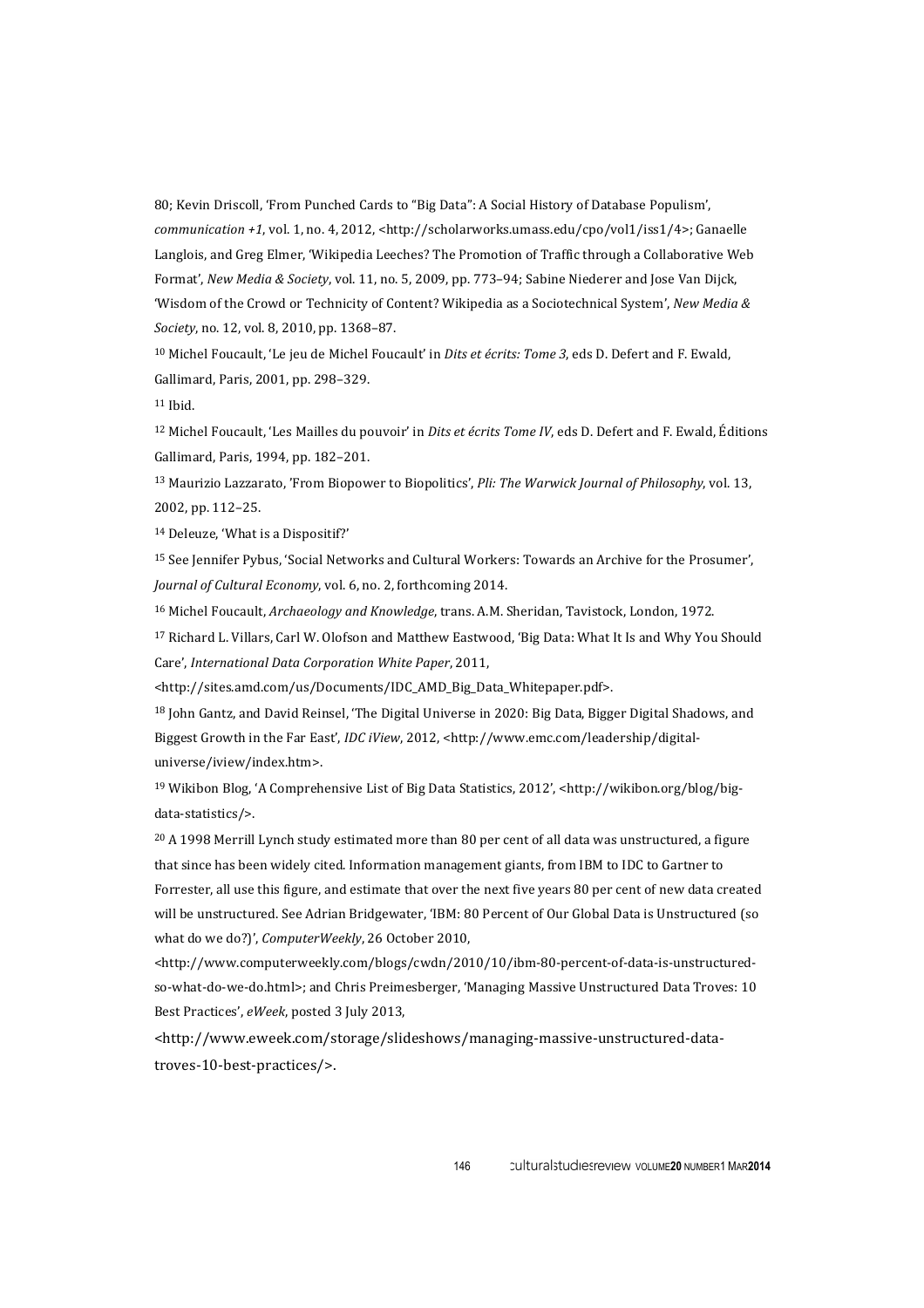<sup>21</sup> Alexander Galloway, *Protocol*, MIT Press, Cambridge MA, 2004; Robert Gehl, 'Real (Software) Abstraction', *Social Text*, vol. 30, no. 2, 2012, pp. 99-119; and Peter Mika, *Social Networks and the Semantic Web*, Springer, New York, 2007.

<sup>22</sup> Foucault, 'Le jeu de Michel Foucault'.

23 Ibid.

 $24$  Jeffery Dean and Sanjay Ghemawat, 'MapReduce: Simplified Data Processing on Large Clusters', *Proceedings of the 6th Symposium on Operating Systems Design and Implementation*, San Francisco, 6–8 December 2004, <http://static.usenix.org/event/osdi04/tech/full\_papers/dean/dean\_html/>. <sup>25</sup> S. Ghemawat, H. Gobioff and S.T. Leung, 'The Google File System', *ACM SIGOPS Operating Systems Review*, vol. 37, no. 5, 2003.

<sup>26</sup> Dean and Ghemawat.

<sup>27</sup> Joseph Conrad, *Lord Jim*, Broadview Press, Peterborough, 2000. pp. 283.

<sup>28</sup> Amr Awadallah, 'Introducing Apache Hadoop: The Modern Data Operating System' (video), Stanford Center for Professional Development, Stanford, 2011,

<http://www.youtube.com/watch?v=d2xeNpfzsYI>.

<sup>29</sup> Matthew Komorowski, 'A History of Storage Cost', <http://www.mkomo.com/cost-per-gigabyte>.

<sup>30</sup> Amr Awadallah, 'Hadoop: Distributed Data Processing', 27 January 2010,

<http://www.sfbayacm.org/wp/wp-content/uploads/2010/01/amr-hadoop-acm-dm-sigjan2010.pdf>.

 $31$  Consider this computer industry-based perspective from a mere decade ago bemoaning the persistent difficulties in processing different types of data: Robert Blumberg and Shaku Atre, 'The Problem with Unstructured Data', *Information Management*, 1 February 2003, <http://soquelgroup.com/Articles/dmreview\_0203\_problem.pdf>.

32 Hadoop Wiki: PoweredBy, <http://wiki.apache.org/hadoop/PoweredBy>.

33 Andrew Ryan, 'Under the Hood: Hadoop Distributed Filesystem Reliability with Namenode and

Avatarnode', Facebook Engineering (notes) 2012, <https://www.facebook.com/notes/facebookengineering/under-the-hood-hadoop-distributed-filesystem-reliability-with-namenode-andavata/10150888759153920>.

<sup>34</sup> Doug Henschen, 'Facebook on Big Data Analytics: An Insider's View', *InformationWeek Cloud*, 18 March 2013, <http://www.informationweek.com/cloud-computing/platform/facebook-on-big-dataanalytics-an-inside/240150902>.

<sup>35</sup> Mark Andrejevic, 'Social Network Exploitation' in *Networked Self: Identity, Community and Culture on* Social Network Sites', ed. Zizi Papacharissi, Routledge, New York, 2011, pp. 82-103. Christian Fuchs, 'New Media, Web 2.0 and Surveillance', *Sociology Compass*, vol. 5 no. 2, 2011, pp. 134-47.

36 Kurt Opshal and Rainey Reitman, 'The Disconcerting Details: How Facebook Teams Up With Data Brokers to Show You Targeted Ads', *Deeplinks Blog, Electronic Frontier Foundation*. 22 April 2013,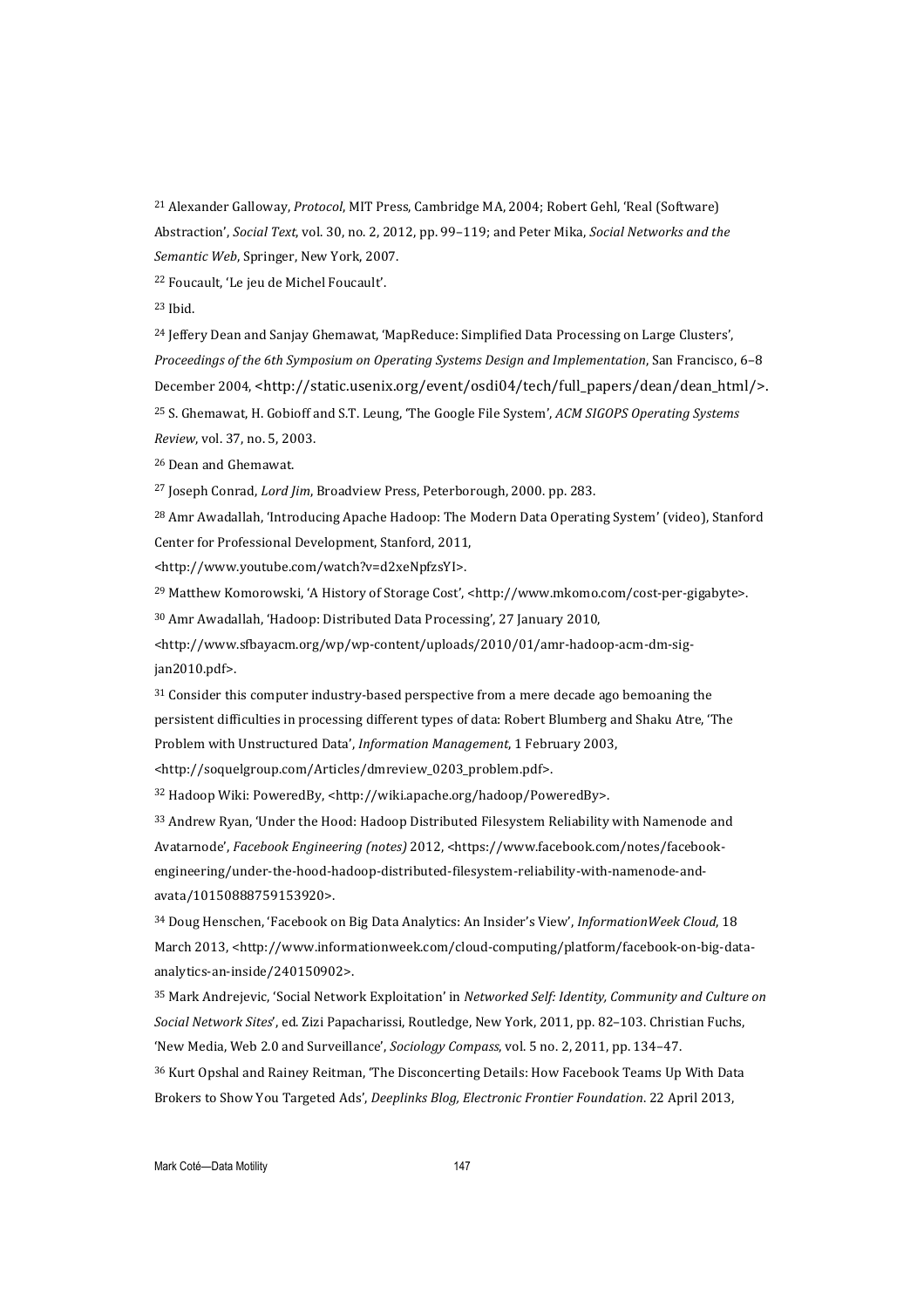<https://www.eff.org/deeplinks/2013/04/disconcerting-details-how-facebook-teams-databrokers-show-you-targeted-ads>.

<sup>37</sup> Opshal and Reitman.

<sup>38</sup> Jason Del Ray, 'Facebook Lays Groundwork For Ad Network Off The Social Site', *Advertising Age*, 11 February 2013, <http://adage.com/article/digital/facebook-positioned-facebook-ad-net-atlasbuy/239713/>.

<sup>39</sup> Tomio Geron, 'Live: Mark Zuckerberg On Facebook Q1 Earnings Call', *Forbes*, 1 May 2013, <http://www.forbes.com/sites/tomiogeron/2013/05/01/live-mark-zuckerberg-on-facebook-q1 earnings-call/>.

40 Zack Whittaker, 'CISPA "Dead" in Senate, Privacy Concerns Cited', *ZDNet*, 25 April 2013, <http://www.zdnet.com/cispa-dead-in-senate-privacy-concerns-cited-7000014536/>.

<sup>41</sup> Maria Xynou, 'India's Big Brother: The Central Monitoring System (CMS)', *The Centre for Internet & Society*, 8 April 2013, <http://cis-india.org/internet-governance/blog/indias-big-brother-the-centralmonitoring-system>.

<sup>42</sup> Keenan Steiner and Bob Lannon, 'Pro-CISPA Forces Spend 140 Times more Lobbying than Opponents', *Sunlight Foundation Reporting Group*, 18 April 2013,

<https://data.sunlightlabs.com/dataset/Lobbying-totals-by-CISPA-proponents/5brg-ruk9>.

<sup>43</sup> Cindy Cohn and Julie Samuels, 'Megaupload and the Government's Attack on Cloud Computing',

*Deeplinks Blog*, 31 October 2012, <https://www.eff.org/deeplinks/2012/10/governments-attackcloud-computing>.

<sup>44</sup> Declan McCullagh, 'MPAA: No MegaUpload Data Access without Safeguards', *C/Net*, 30 October 2012, <http://news.cnet.com/8301-13578\_3-57542707-38/mpaa-no-megaupload-data-access-withoutsafeguards/>.

<sup>45</sup> Dan Crowe. 'Did You Know ... In the Cloud, Your Data Can Get Up and Move on its Own', *Cloud* Security Blog, 28 October 2010, <http://cloud.trendmicro.com/did-you-know%E2%80%A6-in-thecloud-your-data-can-get-up-and-move-on-its-own/>.

 $46$  Mark Coté, 'Technics and the Human Sensorium: Rethinking Media Theory Through the Body', *Theory & Event, vol.* 13, no. 4, 2010; Mark Coté, 'The Pre-Historic Turn?: Networked New Media, Mobility and the Body' in *The International Companions to Media Studies: Media Studies Futures*, ed. Kelly Gates, Blackwell, Oxford, 2012, pp. 171-94.

<sup>47</sup> Jacques Derrida, *Of Grammatology*, Johns Hopkins University Press, Baltimore, 1976; Bernard Stiegler, *Technics and Time, 1: The Fault of Epimetheus*, Stanford University Press, Paolo Alto, 1998. <sup>48</sup> Keith Ansell Pearson, *Viroid Life: Perspectives on Nietzsche and the Transhuman Condition*, Routledge, New York, 1997.

<sup>49</sup> Maurizio Lazzarato, *The Making of Indebted Man*, Semiotext(e), New York, 2012, pp. 38-9.